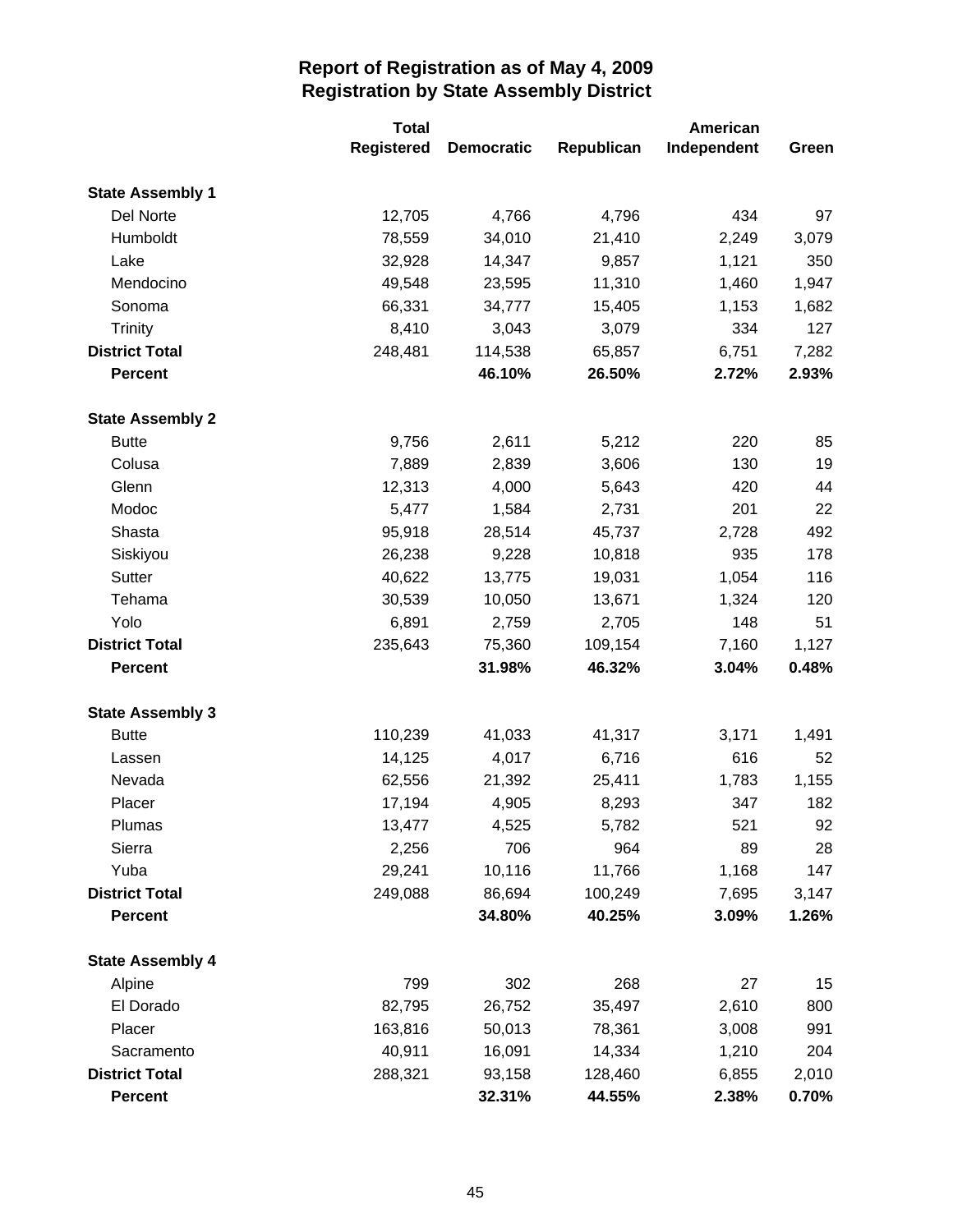|                         | Peace and   |         |       | Decline to   |  |
|-------------------------|-------------|---------|-------|--------------|--|
|                         | Libertarian | Freedom | Other | <b>State</b> |  |
| <b>State Assembly 1</b> |             |         |       |              |  |
| Del Norte               | 70          | 41      | 121   | 2,380        |  |
| Humboldt                | 635         | 260     | 212   | 16,704       |  |
| Lake                    | 215         | 115     | 66    | 6,857        |  |
| Mendocino               | 378         | 253     | 211   | 10,394       |  |
| Sonoma                  | 423         | 197     | 311   | 12,383       |  |
| <b>Trinity</b>          | 80          | 45      | 110   | 1,592        |  |
| <b>District Total</b>   | 1,801       | 911     | 1,031 | 50,310       |  |
| <b>Percent</b>          | 0.72%       | 0.37%   | 0.41% | 20.25%       |  |
| <b>State Assembly 2</b> |             |         |       |              |  |
| <b>Butte</b>            | 56          | 26      | 80    | 1,466        |  |
| Colusa                  | 23          | 20      | 3     | 1,249        |  |
| Glenn                   | 42          | 39      | 29    | 2,096        |  |
| Modoc                   | 35          | 4       | 5     | 895          |  |
| Shasta                  | 582         | 221     | 271   | 17,373       |  |
| Siskiyou                | 231         | 68      | 52    | 4,728        |  |
| Sutter                  | 148         | 111     | 197   | 6,190        |  |
| Tehama                  | 209         | 99      | 120   | 4,946        |  |
| Yolo                    | 34          | 15      | 53    | 1,126        |  |
| <b>District Total</b>   | 1,360       | 603     | 810   | 40,069       |  |
| <b>Percent</b>          | 0.58%       | 0.26%   | 0.34% | 17.00%       |  |
| <b>State Assembly 3</b> |             |         |       |              |  |
| <b>Butte</b>            | 748         | 379     | 1,218 | 20,882       |  |
| Lassen                  | 75          | 23      | 33    | 2,593        |  |
| Nevada                  | 459         | 116     | 179   | 12,061       |  |
| Placer                  | 129         | 28      | 61    | 3,249        |  |
| Plumas                  | 85          | 35      | 10    | 2,427        |  |
| Sierra                  | 21          | 4       | 35    | 409          |  |
| Yuba                    | 143         | 96      | 59    | 5,746        |  |
| <b>District Total</b>   | 1,660       | 681     | 1,595 | 47,367       |  |
| Percent                 | 0.67%       | 0.27%   | 0.64% | 19.02%       |  |
| <b>State Assembly 4</b> |             |         |       |              |  |
| Alpine                  | 4           | 1       | 1     | 181          |  |
| El Dorado               | 583         | 242     | 653   | 15,658       |  |
| Placer                  | 1,028       | 216     | 244   | 29,955       |  |
| Sacramento              | 189         | 180     | 112   | 8,591        |  |
| <b>District Total</b>   | 1,804       | 639     | 1,010 | 54,385       |  |
| <b>Percent</b>          | 0.63%       | 0.22%   | 0.35% | 18.86%       |  |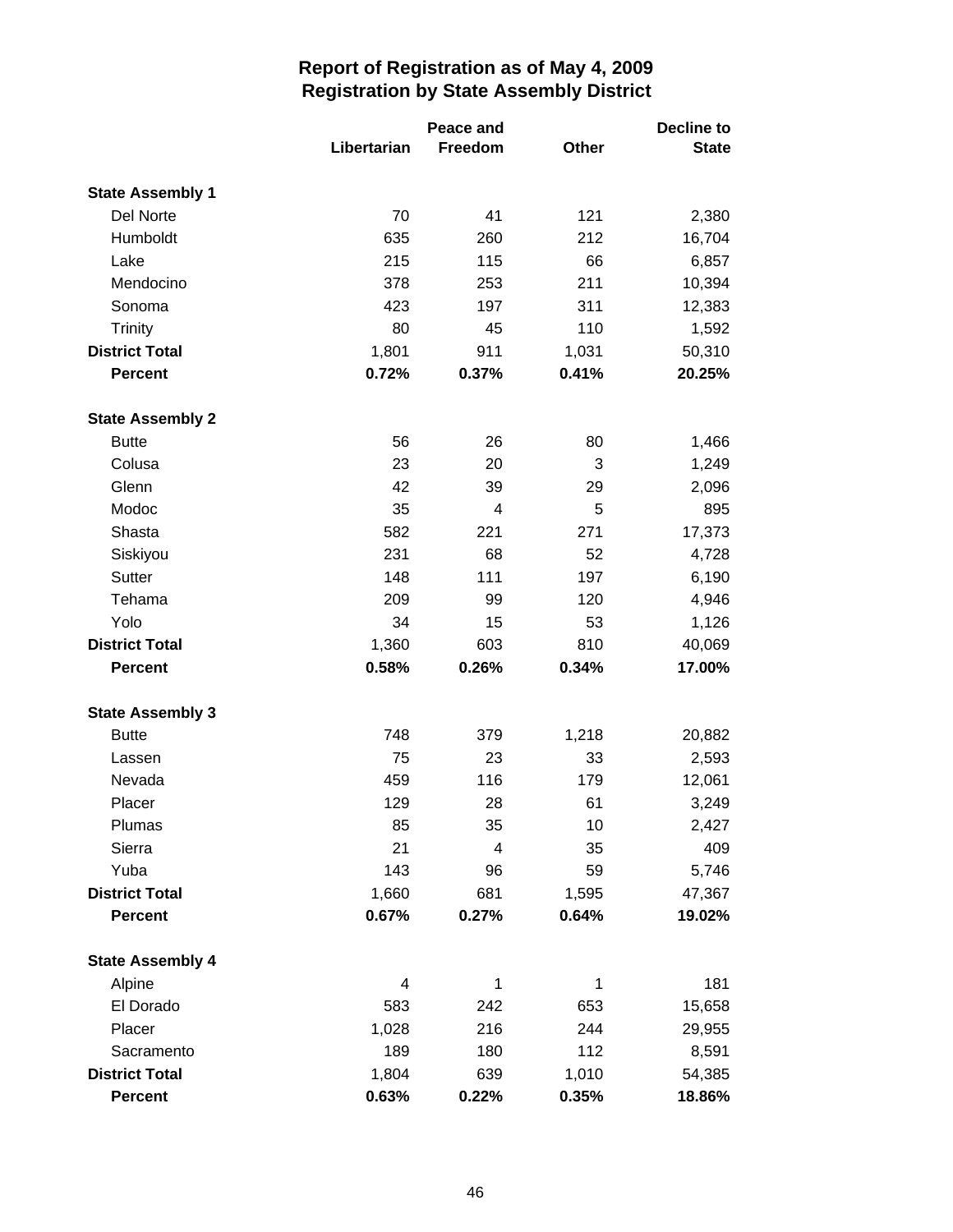|                          | <b>Total</b> | American          |            |             |          |
|--------------------------|--------------|-------------------|------------|-------------|----------|
|                          | Registered   | <b>Democratic</b> | Republican | Independent | Green    |
| <b>State Assembly 5</b>  |              |                   |            |             |          |
| Placer                   | 13,929       | 3,334             | 7,953      | 186         | 68       |
| Sacramento               | 242,924      | 94,014            | 91,633     | 6,596       | 1,526    |
| <b>District Total</b>    | 256,853      | 97,348            | 99,586     | 6,782       | 1,594    |
| <b>Percent</b>           |              | 37.90%            | 38.77%     | 2.64%       | 0.62%    |
| <b>State Assembly 6</b>  |              |                   |            |             |          |
| Marin                    | 150,653      | 82,546            | 29,927     | 2,531       | 2,218    |
| Sonoma                   | 95,653       | 50,042            | 21,834     | 1,944       | 1,702    |
| <b>District Total</b>    | 246,306      | 132,588           | 51,761     | 4,475       | 3,920    |
| <b>Percent</b>           |              | 53.83%            | 21.01%     | 1.82%       | 1.59%    |
| <b>State Assembly 7</b>  |              |                   |            |             |          |
| Napa                     | 70,626       | 33,690            | 20,126     | 1,795       | 786      |
| Solano                   | 60,671       | 35,966            | 11,048     | 1,164       | 286      |
| Sonoma                   | 90,304       | 47,351            | 21,368     | 1,606       | 1,393    |
| <b>District Total</b>    | 221,601      | 117,007           | 52,542     | 4,565       | 2,465    |
| <b>Percent</b>           |              | 52.80%            | 23.71%     | 2.06%       | 1.11%    |
| <b>State Assembly 8</b>  |              |                   |            |             |          |
| Solano                   | 131,683      | 61,651            | 38,572     | 3,215       | 483      |
| Yolo                     | 93,571       | 46,191            | 22,104     | 2,089       | 1,093    |
| <b>District Total</b>    | 225,254      | 107,842           | 60,676     | 5,304       | 1,576    |
| <b>Percent</b>           |              | 47.88%            | 26.94%     | 2.35%       | 0.70%    |
| <b>State Assembly 9</b>  |              |                   |            |             |          |
| Sacramento               | 188,974      | 107,064           | 35,287     | 4,622       | 1,873    |
| <b>District Total</b>    | 188,974      | 107,064           | 35,287     | 4,622       | 1,873    |
| <b>Percent</b>           |              | 56.66%            | 18.67%     | 2.45%       | $0.99\%$ |
| <b>State Assembly 10</b> |              |                   |            |             |          |
| Amador                   | 21,297       | 7,410             | 9,628      | 665         | 129      |
| El Dorado                | 25,372       | 6,846             | 13,071     | 578         | 85       |
| Sacramento               | 143,892      | 62,000            | 47,996     | 3,682       | 773      |
| San Joaquin              | 63,115       | 23,507            | 29,044     | 1,360       | 200      |
| <b>District Total</b>    | 253,676      | 99,763            | 99,739     | 6,285       | 1,187    |
| <b>Percent</b>           |              | 39.33%            | 39.32%     | 2.48%       | 0.47%    |
| <b>State Assembly 11</b> |              |                   |            |             |          |
| Contra Costa             | 204,802      | 111,014           | 45,108     | 4,987       | 1,222    |
| <b>District Total</b>    | 204,802      | 111,014           | 45,108     | 4,987       | 1,222    |
| <b>Percent</b>           |              | 54.21%            | 22.03%     | 2.44%       | 0.60%    |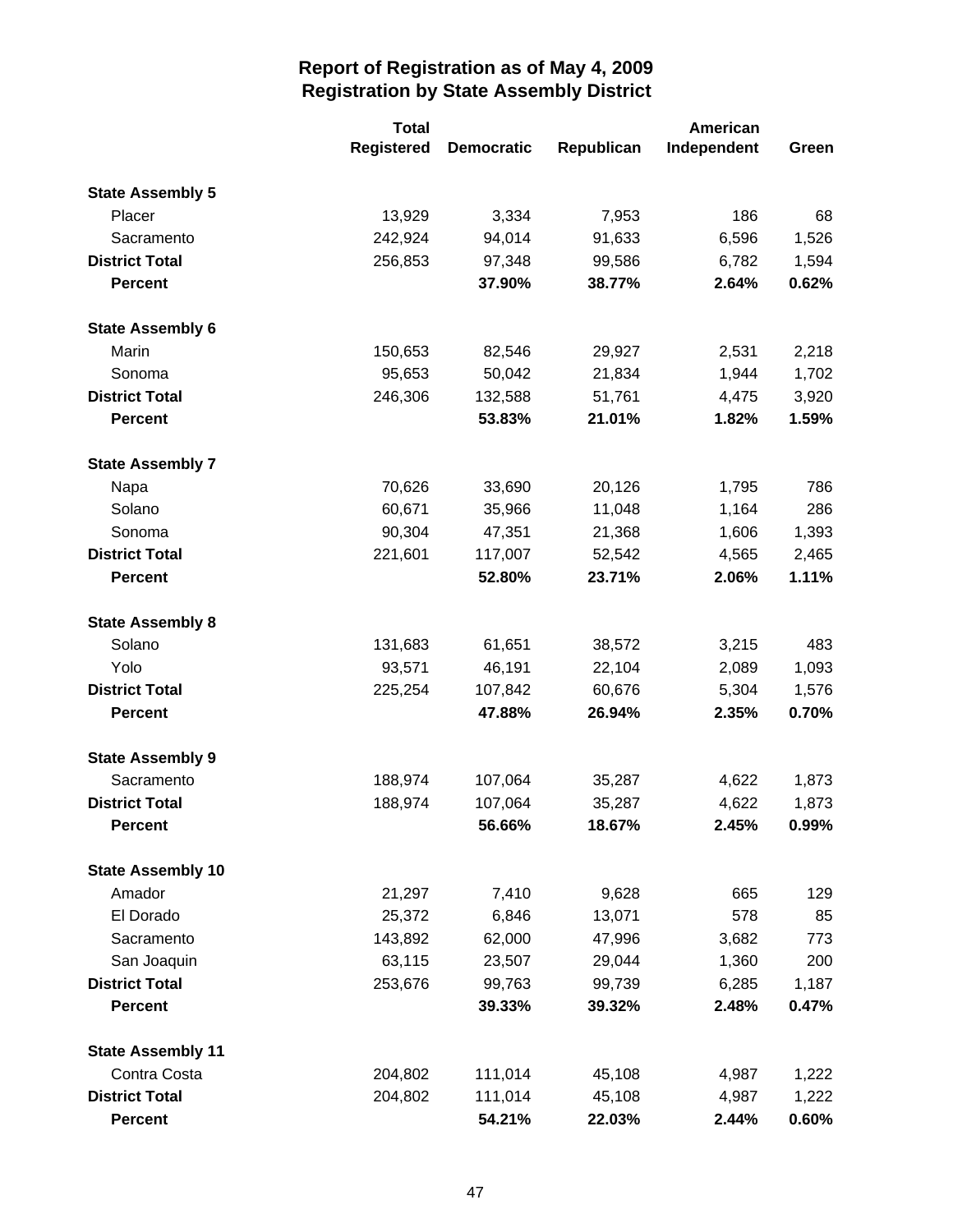|                          |             | Peace and |              | <b>Decline to</b> |  |
|--------------------------|-------------|-----------|--------------|-------------------|--|
|                          | Libertarian | Freedom   | <b>Other</b> | <b>State</b>      |  |
| <b>State Assembly 5</b>  |             |           |              |                   |  |
| Placer                   | 86          | 9         | 20           | 2,273             |  |
| Sacramento               | 1,232       | 789       | 538          | 46,596            |  |
| <b>District Total</b>    | 1,318       | 798       | 558          | 48,869            |  |
| <b>Percent</b>           | 0.51%       | 0.31%     | 0.22%        | 19.03%            |  |
| <b>State Assembly 6</b>  |             |           |              |                   |  |
| Marin                    | 712         | 222       | 397          | 32,100            |  |
| Sonoma                   | 515         | 209       | 478          | 18,929            |  |
| <b>District Total</b>    | 1,227       | 431       | 875          | 51,029            |  |
| <b>Percent</b>           | 0.50%       | 0.17%     | 0.36%        | 20.72%            |  |
| <b>State Assembly 7</b>  |             |           |              |                   |  |
| Napa                     | 358         | 157       | 369          | 13,345            |  |
| Solano                   | 198         | 140       | 259          | 11,610            |  |
| Sonoma                   | 486         | 196       | 408          | 17,496            |  |
| <b>District Total</b>    | 1,042       | 493       | 1,036        | 42,451            |  |
| <b>Percent</b>           | 0.47%       | 0.22%     | 0.47%        | 19.16%            |  |
| <b>State Assembly 8</b>  |             |           |              |                   |  |
| Solano                   | 529         | 245       | 577          | 26,411            |  |
| Yolo                     | 434         | 369       | 840          | 20,451            |  |
| <b>District Total</b>    | 963         | 614       | 1,417        | 46,862            |  |
| <b>Percent</b>           | 0.43%       | 0.27%     | 0.63%        | 20.80%            |  |
| <b>State Assembly 9</b>  |             |           |              |                   |  |
| Sacramento               | 847         | 1,622     | 437          | 37,222            |  |
| <b>District Total</b>    | 847         | 1,622     | 437          | 37,222            |  |
| <b>Percent</b>           | 0.45%       | 0.86%     | 0.23%        | 19.70%            |  |
| <b>State Assembly 10</b> |             |           |              |                   |  |
| Amador                   | 135         | 27        | 47           | 3,256             |  |
| El Dorado                | 130         | 17        | 167          | 4,478             |  |
| Sacramento               | 602         | 622       | 307          | 27,910            |  |
| San Joaquin              | 240         | 117       | 440          | 8,207             |  |
| <b>District Total</b>    | 1,107       | 783       | 961          | 43,851            |  |
| <b>Percent</b>           | 0.44%       | 0.31%     | 0.38%        | 17.29%            |  |
| <b>State Assembly 11</b> |             |           |              |                   |  |
| Contra Costa             | 870         | 561       | 1,179        | 39,861            |  |
| <b>District Total</b>    | 870         | 561       | 1,179        | 39,861            |  |
| <b>Percent</b>           | 0.42%       | 0.27%     | 0.58%        | 19.46%            |  |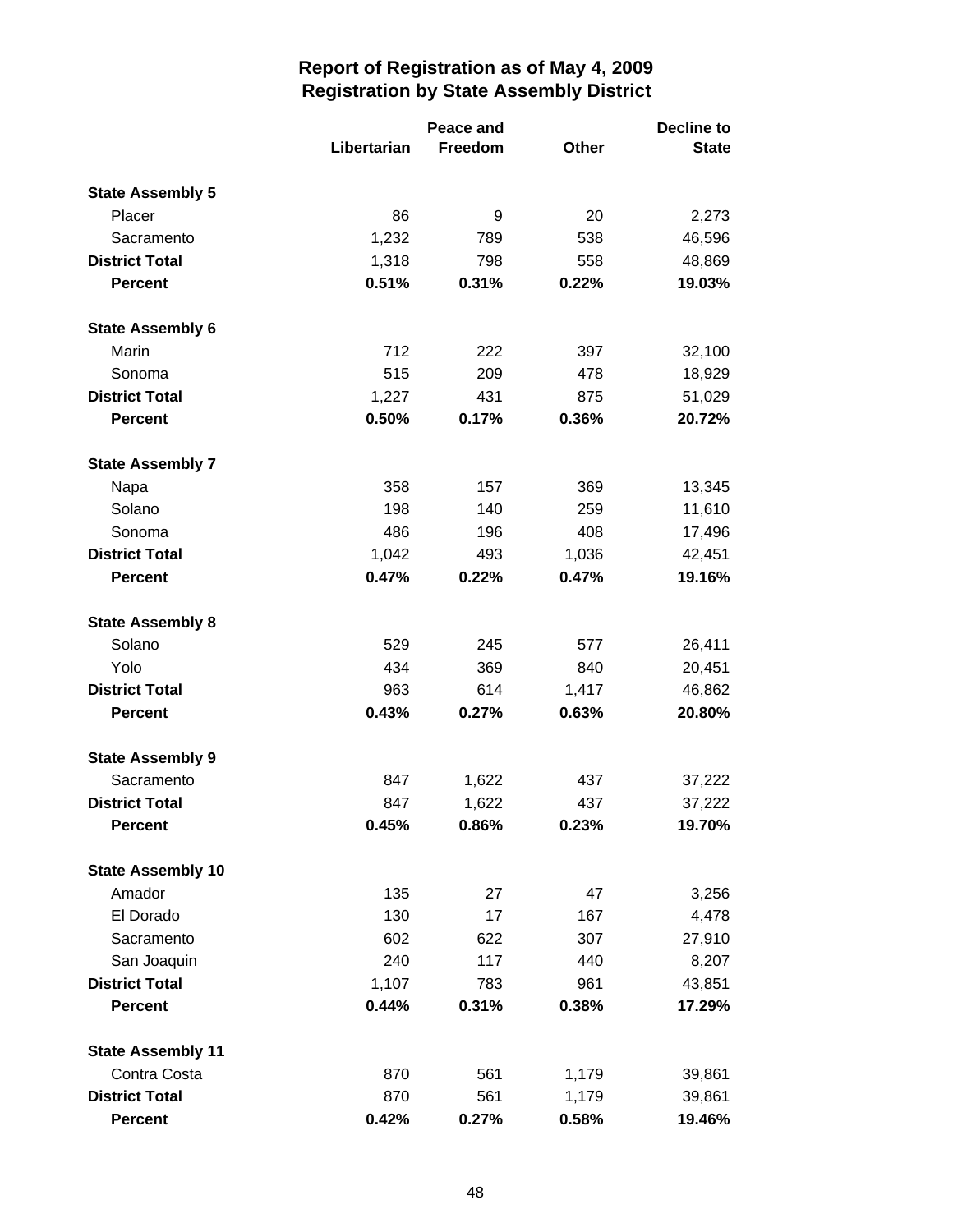|                          | <b>Total</b>      |                   |            | American    |       |  |
|--------------------------|-------------------|-------------------|------------|-------------|-------|--|
|                          | <b>Registered</b> | <b>Democratic</b> | Republican | Independent | Green |  |
|                          |                   |                   |            |             |       |  |
| <b>State Assembly 12</b> |                   |                   |            |             |       |  |
| San Francisco            | 194,887           | 104,878           | 21,315     | 3,178       | 2,860 |  |
| San Mateo                | 26,434            | 15,075            | 3,314      | 438         | 180   |  |
| <b>District Total</b>    | 221,321           | 119,953           | 24,629     | 3,616       | 3,040 |  |
| <b>Percent</b>           |                   | 54.20%            | 11.13%     | 1.63%       | 1.37% |  |
| <b>State Assembly 13</b> |                   |                   |            |             |       |  |
| San Francisco            | 270,294           | 158,754           | 22,223     | 4,616       | 6,299 |  |
| <b>District Total</b>    | 270,294           | 158,754           | 22,223     | 4,616       | 6,299 |  |
| <b>Percent</b>           |                   | 58.73%            | 8.22%      | 1.71%       | 2.33% |  |
| <b>State Assembly 14</b> |                   |                   |            |             |       |  |
| Alameda                  | 117,087           | 76,673            | 6,810      | 1,413       | 3,654 |  |
| Contra Costa             | 137,852           | 79,517            | 26,627     | 2,324       | 1,479 |  |
| <b>District Total</b>    | 254,939           | 156,190           | 33,437     | 3,737       | 5,133 |  |
| <b>Percent</b>           |                   | 61.27%            | 13.12%     | 1.47%       | 2.01% |  |
| <b>State Assembly 15</b> |                   |                   |            |             |       |  |
| Alameda                  | 52,113            | 20,523            | 18,370     | 1,342       | 250   |  |
| Contra Costa             | 181,575           | 73,423            | 65,805     | 3,901       | 738   |  |
| Sacramento               | 60,132            | 24,047            | 22,731     | 1,567       | 206   |  |
| San Joaquin              | 11,295            | 5,925             | 3,055      | 219         | 28    |  |
| <b>District Total</b>    | 305,115           | 123,918           | 109,961    | 7,029       | 1,222 |  |
| <b>Percent</b>           |                   | 40.61%            | 36.04%     | 2.30%       | 0.40% |  |
| <b>State Assembly 16</b> |                   |                   |            |             |       |  |
| Alameda                  | 215,380           | 141,106           | 17,840     | 3,483       | 3,850 |  |
| <b>District Total</b>    | 215,380           | 141,106           | 17,840     | 3,483       | 3,850 |  |
| <b>Percent</b>           |                   | 65.51%            | 8.28%      | 1.62%       | 1.79% |  |
| <b>State Assembly 17</b> |                   |                   |            |             |       |  |
| Merced                   | 97,745            | 45,030            | 35,735     | 2,291       | 283   |  |
| San Joaquin              | 81,173            | 41,373            | 24,569     | 1,638       | 219   |  |
| Stanislaus               | 4,920             | 2,217             | 1,662      | 125         | 14    |  |
| <b>District Total</b>    | 183,838           | 88,620            | 61,966     | 4,054       | 516   |  |
| <b>Percent</b>           |                   | 48.21%            | 33.71%     | 2.21%       | 0.28% |  |
| <b>State Assembly 18</b> |                   |                   |            |             |       |  |
| Alameda                  | 207,300           | 117,865           | 38,419     | 4,267       | 1,252 |  |
| <b>District Total</b>    | 207,300           | 117,865           | 38,419     | 4,267       | 1,252 |  |
| <b>Percent</b>           |                   | 56.86%            | 18.53%     | 2.06%       | 0.60% |  |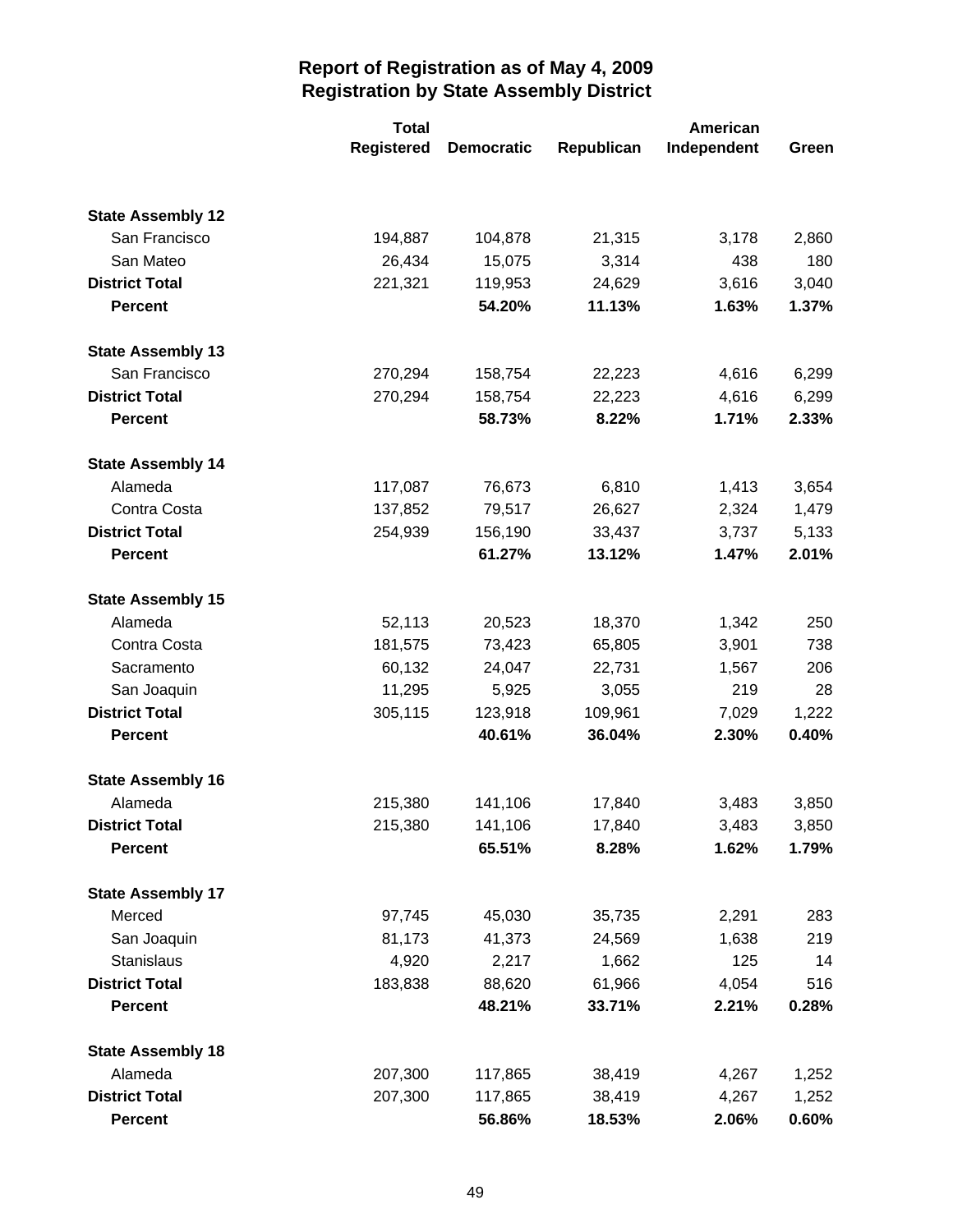|                          |             | Peace and      |              | <b>Decline to</b> |  |
|--------------------------|-------------|----------------|--------------|-------------------|--|
|                          | Libertarian | <b>Freedom</b> | <b>Other</b> | <b>State</b>      |  |
|                          |             |                |              |                   |  |
| <b>State Assembly 12</b> |             |                |              |                   |  |
| San Francisco            | 828         | 628            | 401          | 60,799            |  |
| San Mateo                | 68          | 87             | 76           | 7,196             |  |
| <b>District Total</b>    | 896         | 715            | 477          | 67,995            |  |
| <b>Percent</b>           | 0.40%       | 0.32%          | 0.22%        | 30.72%            |  |
| <b>State Assembly 13</b> |             |                |              |                   |  |
| San Francisco            | 1,467       | 904            | 534          | 75,497            |  |
| <b>District Total</b>    | 1,467       | 904            | 534          | 75,497            |  |
| <b>Percent</b>           | 0.54%       | 0.33%          | 0.20%        | 27.93%            |  |
| <b>State Assembly 14</b> |             |                |              |                   |  |
| Alameda                  | 487         | 449            | 776          | 26,825            |  |
| Contra Costa             | 549         | 369            | 861          | 26,126            |  |
| <b>District Total</b>    | 1,036       | 818            | 1,637        | 52,951            |  |
| <b>Percent</b>           | 0.41%       | 0.32%          | 0.64%        | 20.77%            |  |
| <b>State Assembly 15</b> |             |                |              |                   |  |
| Alameda                  | 233         | 68             | 389          | 10,938            |  |
| Contra Costa             | 706         | 184            | 976          | 35,842            |  |
| Sacramento               | 194         | 185            | 98           | 11,104            |  |
| San Joaquin              | 26          | 23             | 86           | 1,933             |  |
| <b>District Total</b>    | 1,159       | 460            | 1,549        | 59,817            |  |
| <b>Percent</b>           | 0.38%       | 0.15%          | 0.51%        | 19.60%            |  |
| <b>State Assembly 16</b> |             |                |              |                   |  |
| Alameda                  | 745         | 1,097          | 1,705        | 45,554            |  |
| <b>District Total</b>    | 745         | 1,097          | 1,705        | 45,554            |  |
| <b>Percent</b>           | 0.35%       | 0.51%          | 0.79%        | 21.15%            |  |
| <b>State Assembly 17</b> |             |                |              |                   |  |
| Merced                   | 304         | 232            | 126          | 13,744            |  |
| San Joaquin              | 252         | 209            | 537          | 12,376            |  |
| Stanislaus               | 25          | 21             | 35           | 821               |  |
| <b>District Total</b>    | 581         | 462            | 698          | 26,941            |  |
| <b>Percent</b>           | 0.32%       | 0.25%          | 0.38%        | 14.65%            |  |
| <b>State Assembly 18</b> |             |                |              |                   |  |
| Alameda                  | 802         | 613            | 1,521        | 42,561            |  |
| <b>District Total</b>    | 802         | 613            | 1,521        | 42,561            |  |
| <b>Percent</b>           | 0.39%       | 0.30%          | 0.73%        | 20.53%            |  |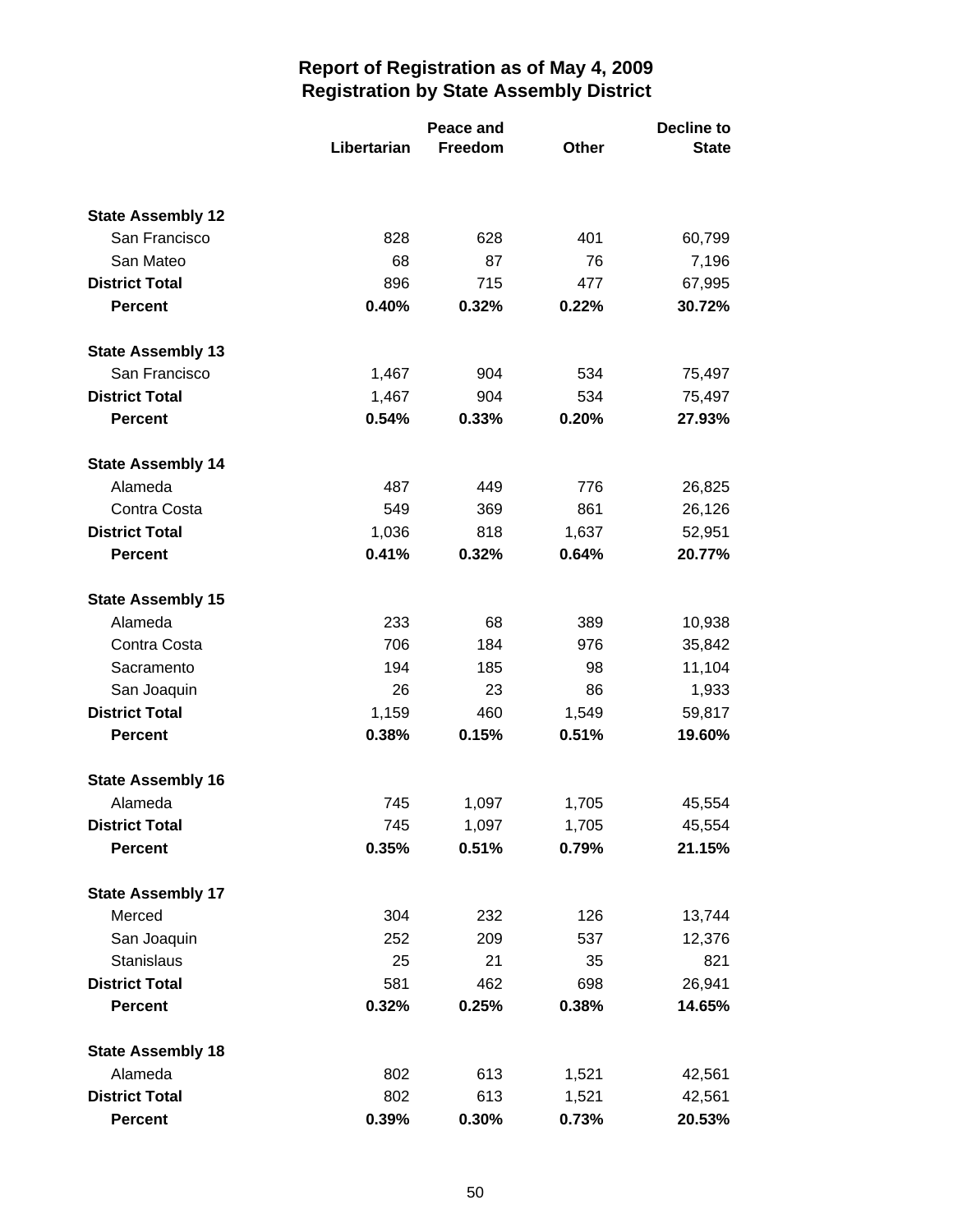|                          | <b>Total</b>      |                   |            | American    |       |
|--------------------------|-------------------|-------------------|------------|-------------|-------|
|                          | <b>Registered</b> | <b>Democratic</b> | Republican | Independent | Green |
|                          |                   |                   |            |             |       |
| <b>State Assembly 19</b> |                   |                   |            |             |       |
| San Mateo                | 223,890           | 116,207           | 45,344     | 4,571       | 1,776 |
| <b>District Total</b>    | 223,890           | 116,207           | 45,344     | 4,571       | 1,776 |
| <b>Percent</b>           |                   | 51.90%            | 20.25%     | 2.04%       | 0.79% |
| <b>State Assembly 20</b> |                   |                   |            |             |       |
| Alameda                  | 170,300           | 84,559            | 33,909     | 3,126       | 881   |
| Santa Clara              | 28,102            | 11,886            | 6,115      | 529         | 78    |
| <b>District Total</b>    | 198,402           | 96,445            | 40,024     | 3,655       | 959   |
| <b>Percent</b>           |                   | 48.61%            | 20.17%     | 1.84%       | 0.48% |
| <b>State Assembly 21</b> |                   |                   |            |             |       |
| San Mateo                | 110,458           | 55,173            | 27,793     | 1,907       | 817   |
| Santa Clara              | 129,995           | 58,482            | 36,536     | 1,914       | 844   |
| <b>District Total</b>    | 240,453           | 113,655           | 64,329     | 3,821       | 1,661 |
| <b>Percent</b>           |                   | 47.27%            | 26.75%     | 1.59%       | 0.69% |
| <b>State Assembly 22</b> |                   |                   |            |             |       |
| Santa Clara              | 189,219           | 84,324            | 40,164     | 3,204       | 1,232 |
| <b>District Total</b>    | 189,219           | 84,324            | 40,164     | 3,204       | 1,232 |
| <b>Percent</b>           |                   | 44.56%            | 21.23%     | 1.69%       | 0.65% |
| <b>State Assembly 23</b> |                   |                   |            |             |       |
| Santa Clara              | 151,338           | 77,518            | 28,642     | 3,297       | 799   |
| <b>District Total</b>    | 151,338           | 77,518            | 28,642     | 3,297       | 799   |
| <b>Percent</b>           |                   | 51.22%            | 18.93%     | 2.18%       | 0.53% |
| <b>State Assembly 24</b> |                   |                   |            |             |       |
| Santa Clara              | 221,526           | 103,334           | 57,030     | 4,609       | 1,361 |
| <b>District Total</b>    | 221,526           | 103,334           | 57,030     | 4,609       | 1,361 |
| <b>Percent</b>           |                   | 46.65%            | 25.74%     | 2.08%       | 0.61% |
| <b>State Assembly 25</b> |                   |                   |            |             |       |
| Calaveras                | 27,950            | 9,474             | 12,072     | 989         | 286   |
| Madera                   | 29,466            | 9,058             | 14,829     | 691         | 148   |
| Mariposa                 | 11,522            | 3,709             | 5,191      | 409         | 123   |
| Mono                     | 6,674             | 2,191             | 2,460      | 217         | 72    |
| Stanislaus               | 128,385           | 51,266            | 51,477     | 2,930       | 401   |
| Tuolumne                 | 31,635            | 11,040            | 13,700     | 1,028       | 243   |
| <b>District Total</b>    | 235,632           | 86,738            | 99,729     | 6,264       | 1,273 |
| Percent                  |                   | 36.81%            | 42.32%     | 2.66%       | 0.54% |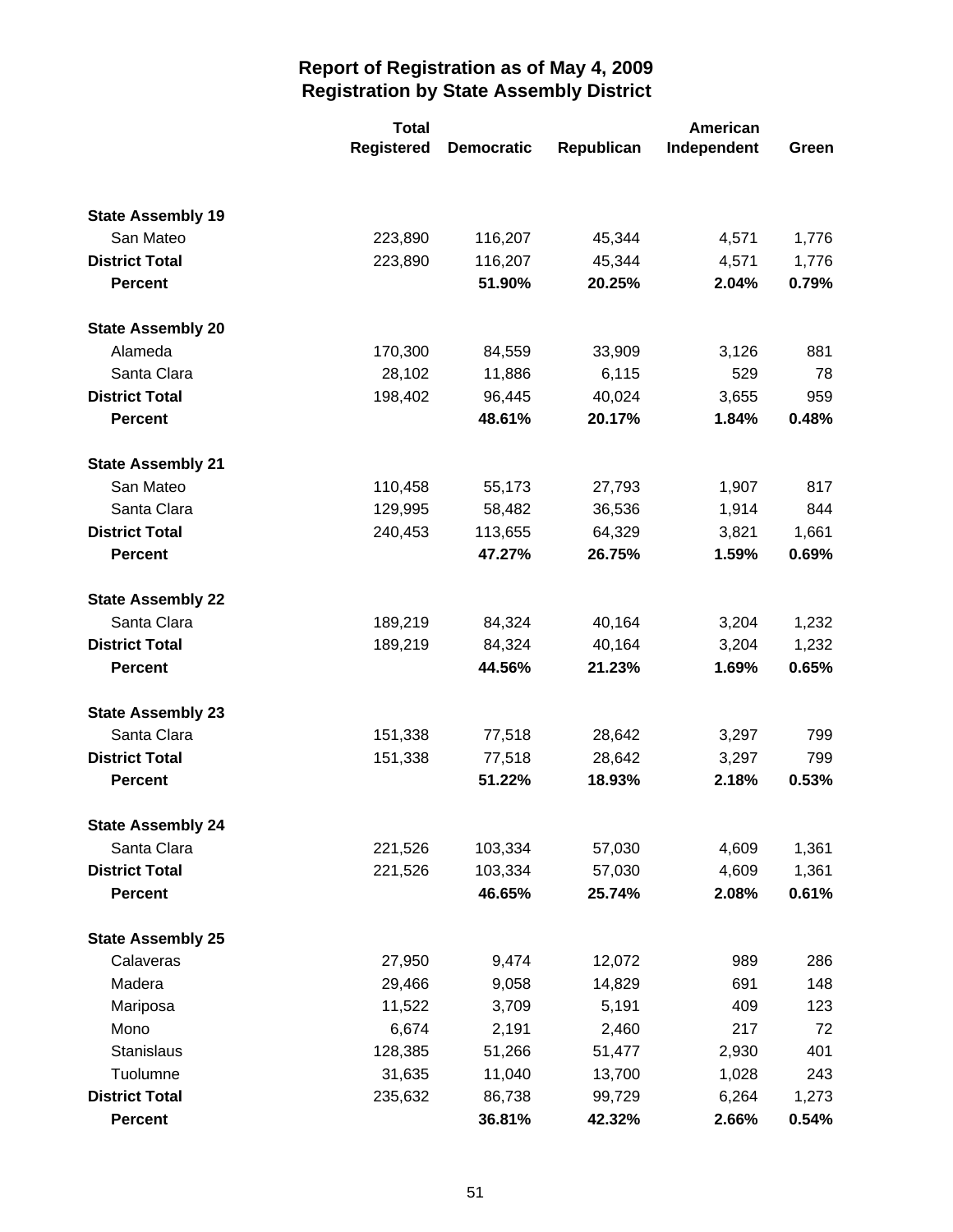|                          | Libertarian | Peace and<br>Freedom | <b>Other</b> | <b>Decline to</b><br><b>State</b> |
|--------------------------|-------------|----------------------|--------------|-----------------------------------|
|                          |             |                      |              |                                   |
| <b>State Assembly 19</b> |             |                      |              |                                   |
| San Mateo                | 877         | 417                  | 704          | 53,994                            |
| <b>District Total</b>    | 877         | 417                  | 704          | 53,994                            |
| <b>Percent</b>           | 0.39%       | 0.19%                | 0.31%        | 24.12%                            |
| <b>State Assembly 20</b> |             |                      |              |                                   |
| Alameda                  | 633         | 360                  | 1,365        | 45,467                            |
| Santa Clara              | 94          | 87                   | 65           | 9,248                             |
| <b>District Total</b>    | 727         | 447                  | 1,430        | 54,715                            |
| <b>Percent</b>           | 0.37%       | 0.23%                | 0.72%        | 27.58%                            |
| <b>State Assembly 21</b> |             |                      |              |                                   |
| San Mateo                | 577         | 190                  | 334          | 23,667                            |
| Santa Clara              | 591         | 154                  | 263          | 31,211                            |
| <b>District Total</b>    | 1,168       | 344                  | 597          | 54,878                            |
| <b>Percent</b>           | 0.49%       | 0.14%                | 0.25%        | 22.82%                            |
| <b>State Assembly 22</b> |             |                      |              |                                   |
| Santa Clara              | 1,094       | 339                  | 461          | 58,401                            |
| <b>District Total</b>    | 1,094       | 339                  | 461          | 58,401                            |
| <b>Percent</b>           | 0.58%       | 0.18%                | 0.24%        | 30.86%                            |
| <b>State Assembly 23</b> |             |                      |              |                                   |
| Santa Clara              | 684         | 620                  | 346          | 39,432                            |
| <b>District Total</b>    | 684         | 620                  | 346          | 39,432                            |
| <b>Percent</b>           | 0.45%       | 0.41%                | 0.23%        | 26.06%                            |
| <b>State Assembly 24</b> |             |                      |              |                                   |
| Santa Clara              | 1,251       | 480                  | 548          | 52,913                            |
| <b>District Total</b>    | 1,251       | 480                  | 548          | 52,913                            |
| <b>Percent</b>           | 0.56%       | 0.22%                | 0.25%        | 23.89%                            |
| <b>State Assembly 25</b> |             |                      |              |                                   |
| Calaveras                | 311         | 58                   | 119          | 4,641                             |
| Madera                   | 152         | 58                   | 150          | 4,380                             |
| Mariposa                 | 78          | 25                   | 116          | 1,871                             |
| Mono                     | 58          | 23                   | 6            | 1,647                             |
| Stanislaus               | 513         | 400                  | 1,433        | 19,965                            |
| Tuolumne                 | 188         | 65                   | 172          | 5,199                             |
| <b>District Total</b>    | 1,300       | 629                  | 1,996        | 37,703                            |
| <b>Percent</b>           | 0.55%       | 0.27%                | 0.85%        | 16.00%                            |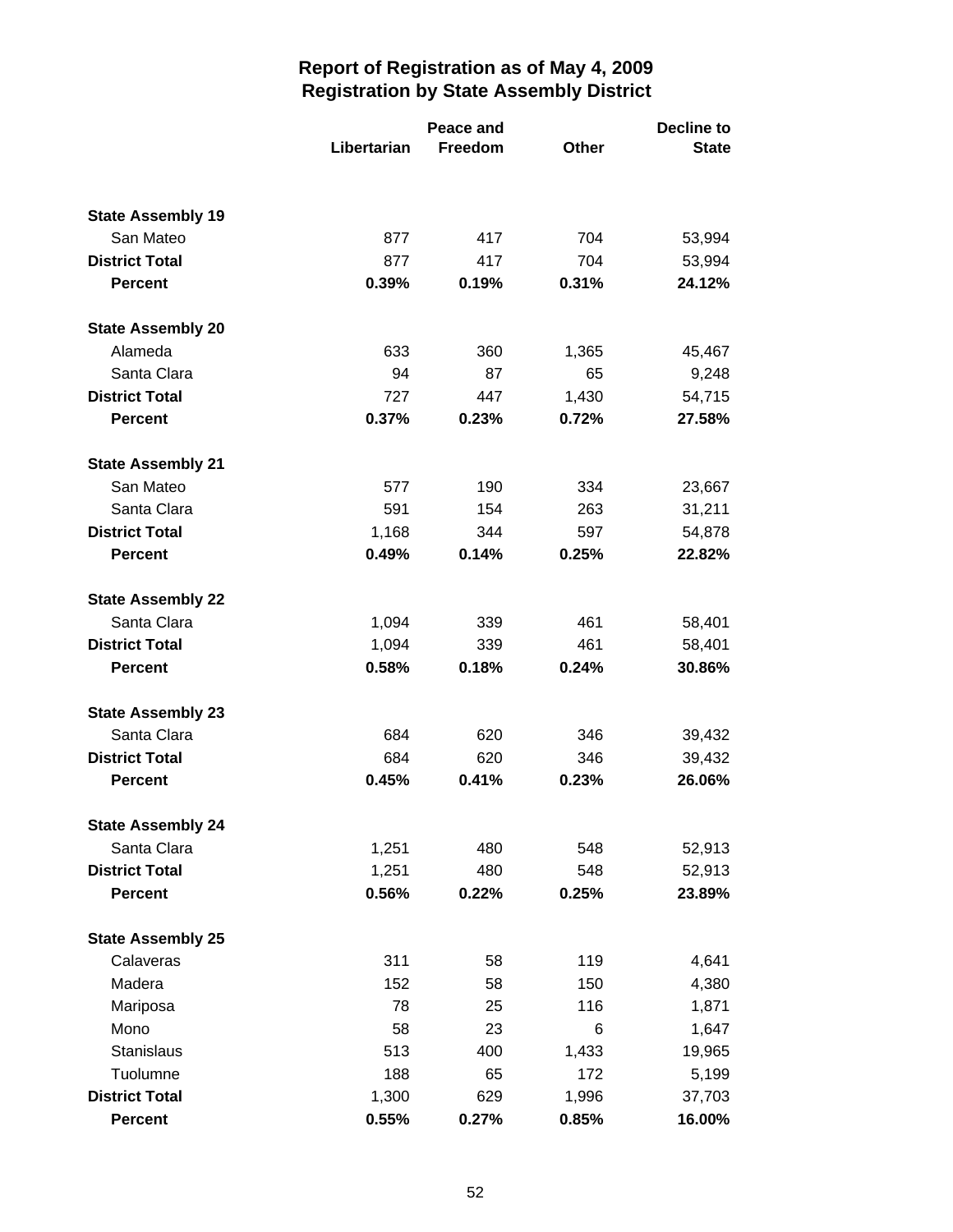|                          | <b>Total</b>      | American          |            |             |       |
|--------------------------|-------------------|-------------------|------------|-------------|-------|
|                          | <b>Registered</b> | <b>Democratic</b> | Republican | Independent | Green |
|                          |                   |                   |            |             |       |
| <b>State Assembly 26</b> |                   |                   |            |             |       |
| San Joaquin              | 113,077           | 45,393            | 47,562     | 2,625       | 304   |
| Stanislaus               | 83,573            | 37,309            | 29,576     | 1,725       | 285   |
| <b>District Total</b>    | 196,650           | 82,702            | 77,138     | 4,350       | 589   |
| <b>Percent</b>           |                   | 42.06%            | 39.23%     | 2.21%       | 0.30% |
| <b>State Assembly 27</b> |                   |                   |            |             |       |
| Monterey                 | 87,028            | 40,790            | 25,361     | 1,956       | 816   |
| Santa Clara              | 27,983            | 11,529            | 9,685      | 678         | 133   |
| Santa Cruz               | 127,083           | 68,485            | 23,665     | 2,550       | 3,058 |
| <b>District Total</b>    | 242,094           | 120,804           | 58,711     | 5,184       | 4,007 |
| <b>Percent</b>           |                   | 49.90%            | 24.25%     | 2.14%       | 1.66% |
| <b>State Assembly 28</b> |                   |                   |            |             |       |
| Monterey                 | 70,472            | 38,627            | 17,273     | 1,318       | 252   |
| San Benito               | 24,898            | 11,633            | 7,773      | 553         | 115   |
| Santa Clara              | 41,012            | 19,214            | 10,213     | 783         | 150   |
| Santa Cruz               | 19,971            | 12,539            | 3,164      | 309         | 175   |
| <b>District Total</b>    | 156,353           | 82,013            | 38,423     | 2,963       | 692   |
| <b>Percent</b>           |                   | 52.45%            | 24.57%     | 1.90%       | 0.44% |
| <b>State Assembly 29</b> |                   |                   |            |             |       |
| Fresno                   | 215,587           | 74,353            | 103,391    | 4,688       | 925   |
| Madera                   | 24,579            | 9,910             | 10,111     | 462         | 59    |
| Tulare                   | 0                 | 0                 | 0          | 0           | 0     |
| <b>District Total</b>    | 240,166           | 84,263            | 113,502    | 5,150       | 984   |
| <b>Percent</b>           |                   | 35.09%            | 47.26%     | 2.14%       | 0.41% |
| <b>State Assembly 30</b> |                   |                   |            |             |       |
| Fresno                   | 16,678            | 5,768             | 7,876      | 412         | 38    |
| Kern                     | 54,377            | 31,996            | 13,308     | 1,058       | 74    |
| Kings                    | 50,006            | 18,632            | 22,801     | 1,154       | 103   |
| Tulare                   | 9,663             | 4,108             | 3,848      | 193         | 16    |
| <b>District Total</b>    | 130,724           | 60,504            | 47,833     | 2,817       | 231   |
| <b>Percent</b>           |                   | 46.28%            | 36.59%     | 2.15%       | 0.18% |
| <b>State Assembly 31</b> |                   |                   |            |             |       |
| Fresno                   | 147,913           | 72,769            | 49,659     | 2,883       | 588   |
| Tulare                   | 9,654             | 4,559             | 3,566      | 181         | 17    |
| <b>District Total</b>    | 157,567           | 77,328            | 53,225     | 3,064       | 605   |
| Percent                  |                   | 49.08%            | 33.78%     | 1.94%       | 0.38% |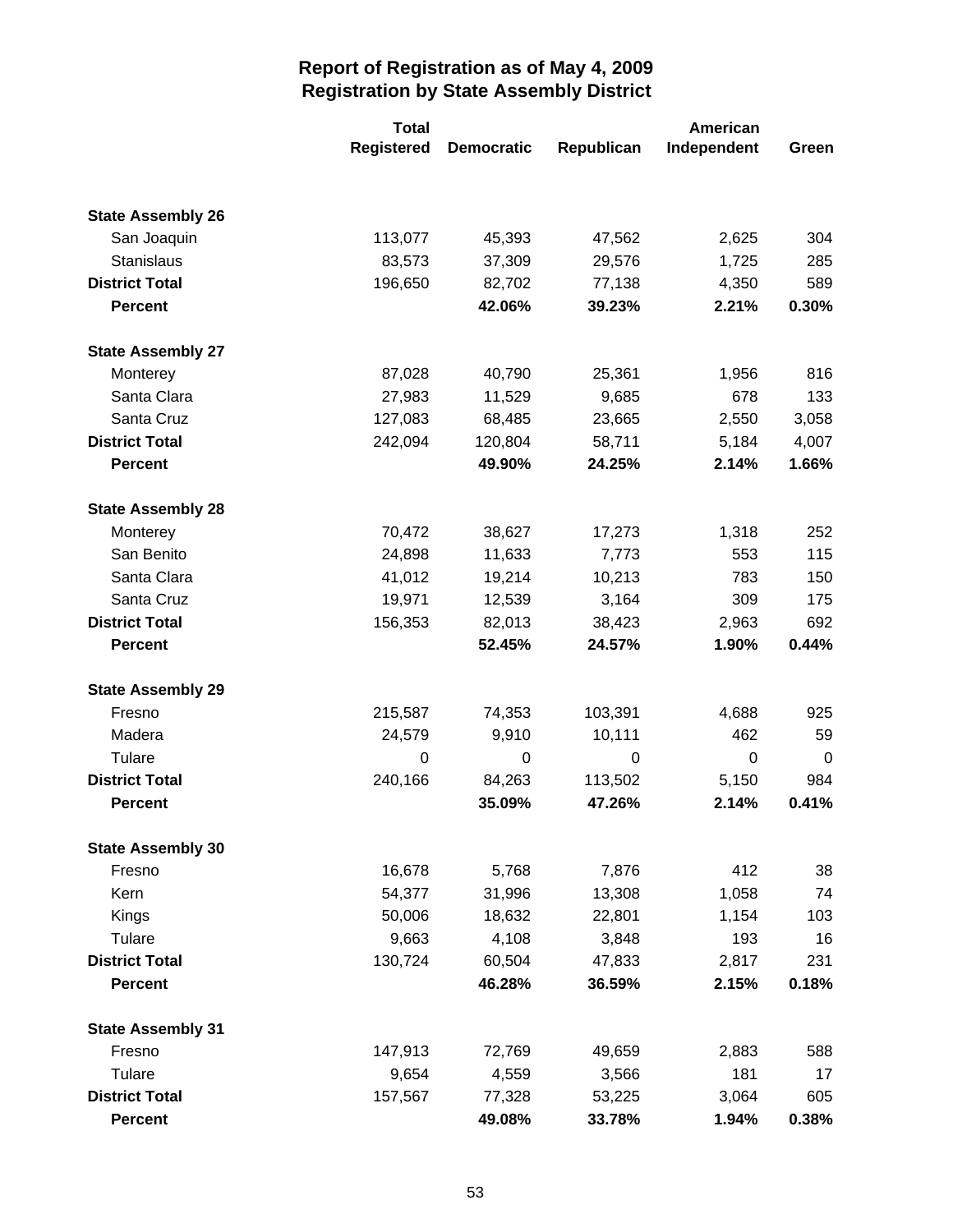|                          |             | Peace and |       | <b>Decline to</b> |  |
|--------------------------|-------------|-----------|-------|-------------------|--|
|                          | Libertarian | Freedom   | Other | <b>State</b>      |  |
|                          |             |           |       |                   |  |
| <b>State Assembly 26</b> |             |           |       |                   |  |
| San Joaquin              | 392         | 257       | 845   | 15,699            |  |
| <b>Stanislaus</b>        | 279         | 334       | 867   | 13,198            |  |
| <b>District Total</b>    | 671         | 591       | 1,712 | 28,897            |  |
| <b>Percent</b>           | 0.34%       | 0.30%     | 0.87% | 14.69%            |  |
| <b>State Assembly 27</b> |             |           |       |                   |  |
| Monterey                 | 396         | 166       | 174   | 17,369            |  |
| Santa Clara              | 126         | 44        | 48    | 5,740             |  |
| Santa Cruz               | 1,071       | 355       | 4,983 | 22,916            |  |
| <b>District Total</b>    | 1,593       | 565       | 5,205 | 46,025            |  |
| <b>Percent</b>           | 0.66%       | 0.23%     | 2.15% | 19.01%            |  |
| <b>State Assembly 28</b> |             |           |       |                   |  |
| Monterey                 | 222         | 207       | 149   | 12,424            |  |
| San Benito               | 101         | 58        | 120   | 4,545             |  |
| Santa Clara              | 167         | 112       | 76    | 10,297            |  |
| Santa Cruz               | 55          | 87        | 991   | 2,651             |  |
| <b>District Total</b>    | 545         | 464       | 1,336 | 29,917            |  |
| <b>Percent</b>           | 0.35%       | 0.30%     | 0.85% | 19.13%            |  |
| <b>State Assembly 29</b> |             |           |       |                   |  |
| Fresno                   | 846         | 347       | 6,357 | 24,680            |  |
| Madera                   | 71          | 55        | 126   | 3,785             |  |
| Tulare                   | 0           | 0         | 0     | 0                 |  |
| <b>District Total</b>    | 917         | 402       | 6,483 | 28,465            |  |
| <b>Percent</b>           | 0.38%       | 0.17%     | 2.70% | 11.85%            |  |
| <b>State Assembly 30</b> |             |           |       |                   |  |
| Fresno                   | 67          | 41        | 520   | 1,956             |  |
| Kern                     | 137         | 193       | 90    | 7,521             |  |
| Kings                    | 152         | 52        | 344   | 6,768             |  |
| Tulare                   | 34          | 36        | 18    | 1,410             |  |
| <b>District Total</b>    | 390         | 322       | 972   | 17,655            |  |
| <b>Percent</b>           | 0.30%       | 0.25%     | 0.74% | 13.51%            |  |
| <b>State Assembly 31</b> |             |           |       |                   |  |
| Fresno                   | 469         | 453       | 5,061 | 16,031            |  |
| Tulare                   | 19          | 23        | 21    | 1,268             |  |
| <b>District Total</b>    | 488         | 476       | 5,082 | 17,299            |  |
| <b>Percent</b>           | 0.31%       | 0.30%     | 3.23% | 10.98%            |  |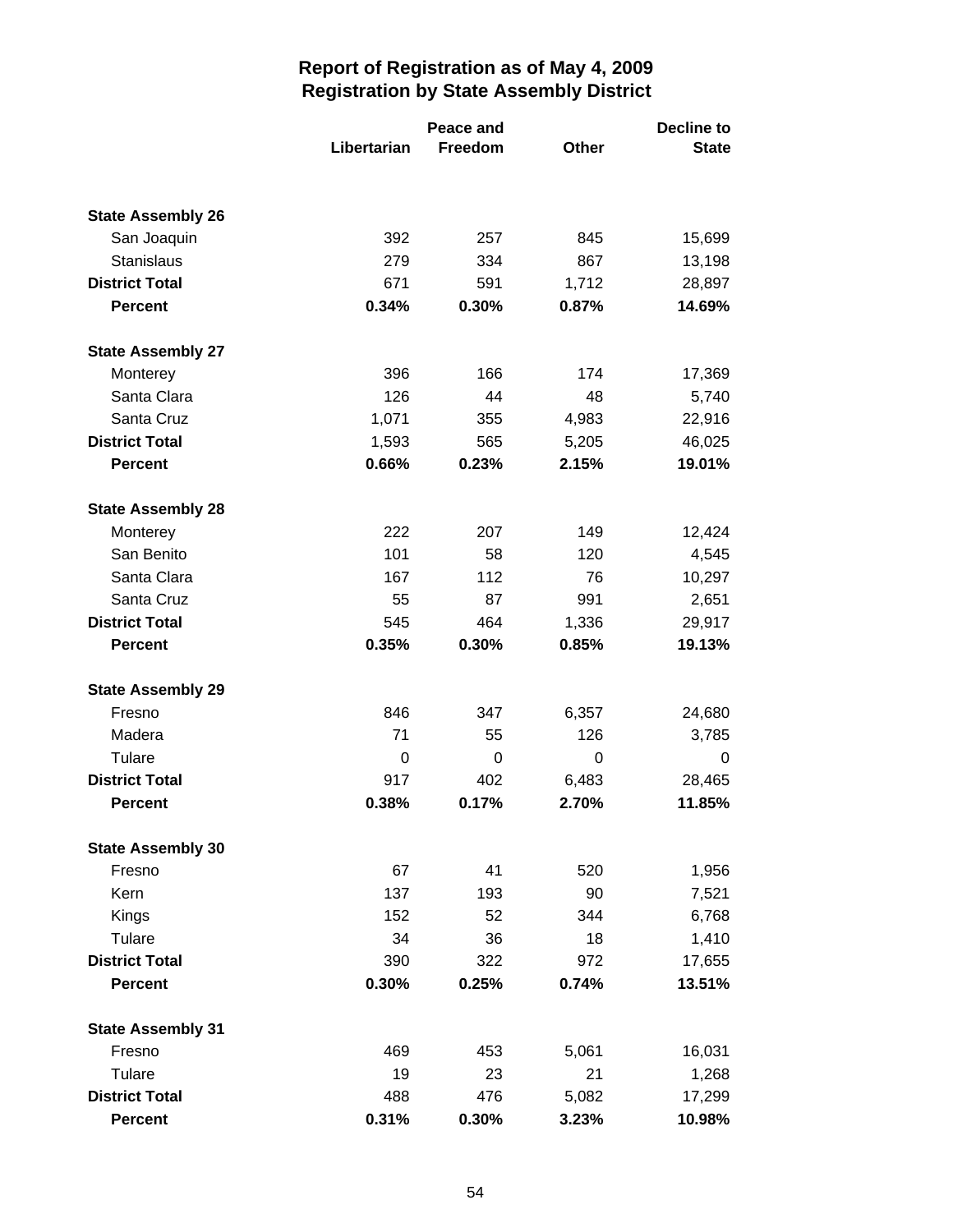|                          | <b>Total</b>      |                   |            | American    |       |
|--------------------------|-------------------|-------------------|------------|-------------|-------|
|                          | <b>Registered</b> | <b>Democratic</b> | Republican | Independent | Green |
|                          |                   |                   |            |             |       |
| <b>State Assembly 32</b> |                   |                   |            |             |       |
| Kern                     | 236,871           | 73,618            | 117,558    | 6,446       | 593   |
| San Bernardino           | 738               | 262               | 272        | 46          | 3     |
| <b>District Total</b>    | 237,609           | 73,880            | 117,830    | 6,492       | 596   |
| <b>Percent</b>           |                   | 31.09%            | 49.59%     | 2.73%       | 0.25% |
| <b>State Assembly 33</b> |                   |                   |            |             |       |
| San Luis Obispo          | 156,514           | 56,251            | 62,578     | 3,358       | 1,525 |
| Santa Barbara            | 71,380            | 25,619            | 30,157     | 1,741       | 199   |
| <b>District Total</b>    | 227,894           | 81,870            | 92,735     | 5,099       | 1,724 |
| <b>Percent</b>           |                   | 35.92%            | 40.69%     | 2.24%       | 0.76% |
| <b>State Assembly 34</b> |                   |                   |            |             |       |
| Inyo                     | 9,545             | 3,150             | 4,329      | 292         | 84    |
| Kern                     | 16,319            | 5,135             | 6,969      | 654         | 35    |
| San Bernardino           | 22,118            | 8,371             | 7,888      | 1,023       | 77    |
| Tulare                   | 126,989           | 43,447            | 58,818     | 3,318       | 432   |
| <b>District Total</b>    | 174,971           | 60,103            | 78,004     | 5,287       | 628   |
| <b>Percent</b>           |                   | 34.35%            | 44.58%     | 3.02%       | 0.36% |
| <b>State Assembly 35</b> |                   |                   |            |             |       |
| Santa Barbara            | 128,714           | 61,001            | 35,184     | 2,385       | 1,507 |
| Ventura                  | 103,806           | 51,120            | 29,653     | 1,896       | 714   |
| <b>District Total</b>    | 232,520           | 112,121           | 64,837     | 4,281       | 2,221 |
| <b>Percent</b>           |                   | 48.22%            | 27.88%     | 1.84%       | 0.96% |
| <b>State Assembly 36</b> |                   |                   |            |             |       |
| Los Angeles              | 147,228           | 59,880            | 56,046     | 4,269       | 431   |
| San Bernardino           | 74,877            | 28,275            | 29,485     | 2,601       | 194   |
| <b>District Total</b>    | 222,105           | 88,155            | 85,531     | 6,870       | 625   |
| <b>Percent</b>           |                   | 39.69%            | 38.51%     | 3.09%       | 0.28% |
| <b>State Assembly 37</b> |                   |                   |            |             |       |
| Kern                     | 4                 | 1                 | 2          | $\mathbf 0$ | 0     |
| Los Angeles              | 39,183            | 14,810            | 15,015     | 907         | 202   |
| Ventura                  | 217,850           | 77,383            | 91,233     | 4,622       | 1,194 |
| <b>District Total</b>    | 257,037           | 92,194            | 106,250    | 5,529       | 1,396 |
| <b>Percent</b>           |                   | 35.87%            | 41.34%     | 2.15%       | 0.54% |
| <b>State Assembly 38</b> |                   |                   |            |             |       |
| Los Angeles              | 217,379           | 82,134            | 84,532     | 4,878       | 951   |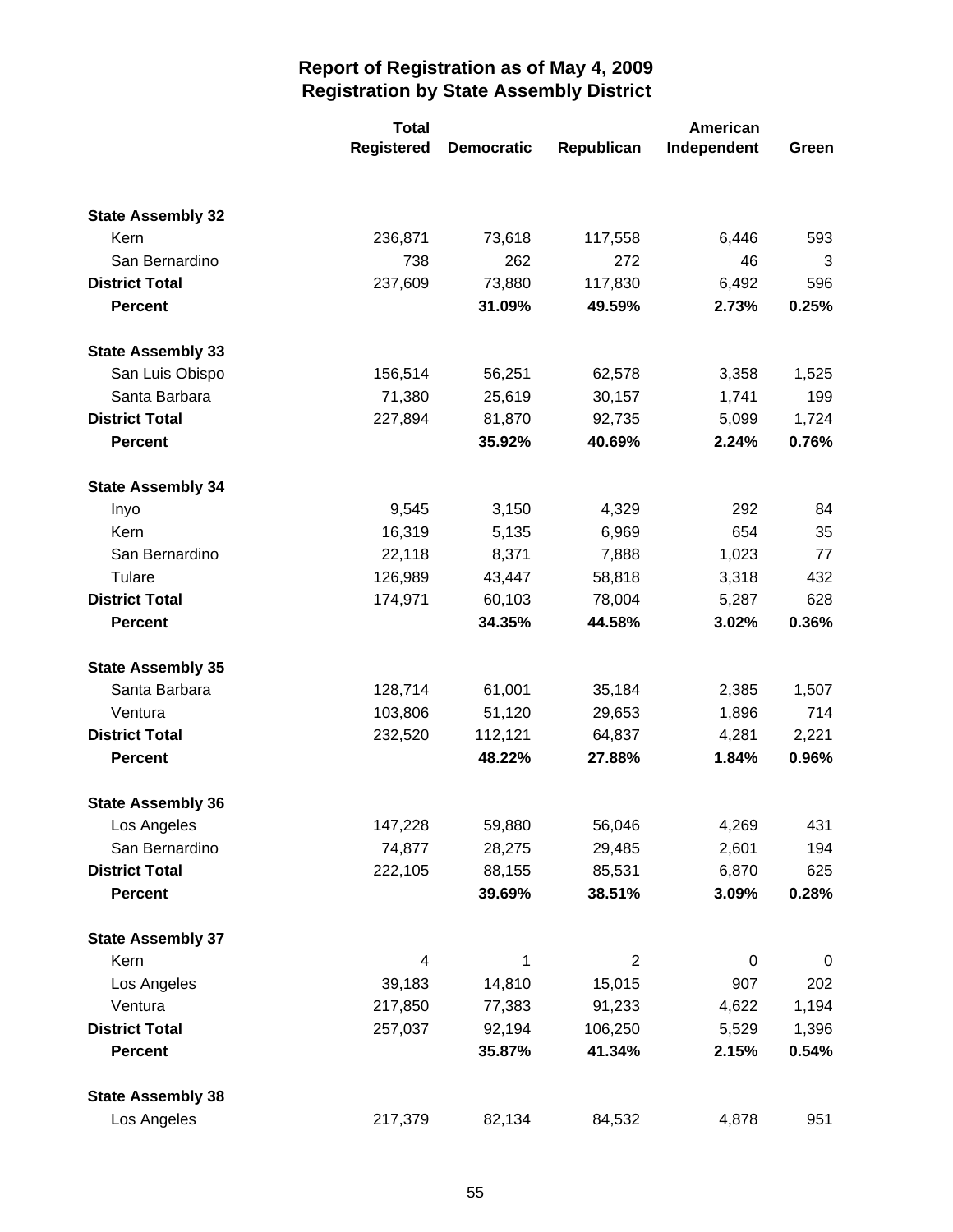|                          |             | Peace and<br>Libertarian<br>Freedom |       | <b>Decline to</b><br><b>State</b> |  |
|--------------------------|-------------|-------------------------------------|-------|-----------------------------------|--|
|                          |             |                                     |       |                                   |  |
| <b>State Assembly 32</b> |             |                                     |       |                                   |  |
| Kern                     | 1,128       | 415                                 | 336   | 36,777                            |  |
| San Bernardino           | 9           | 0                                   | 2     | 144                               |  |
| <b>District Total</b>    | 1,137       | 415                                 | 338   | 36,921                            |  |
| <b>Percent</b>           | 0.48%       | 0.17%                               | 0.14% | 15.54%                            |  |
| <b>State Assembly 33</b> |             |                                     |       |                                   |  |
| San Luis Obispo          | 977         | 318                                 | 2,459 | 29,048                            |  |
| Santa Barbara            | 318         | 157                                 | 759   | 12,430                            |  |
| <b>District Total</b>    | 1,295       | 475                                 | 3,218 | 41,478                            |  |
| <b>Percent</b>           | 0.57%       | 0.21%                               | 1.41% | 18.20%                            |  |
| <b>State Assembly 34</b> |             |                                     |       |                                   |  |
| Inyo                     | 55          | 20                                  | 28    | 1,587                             |  |
| Kern                     | 79          | 46                                  | 29    | 3,372                             |  |
| San Bernardino           | 127         | 49                                  | 83    | 4,500                             |  |
| Tulare                   | 451         | 290                                 | 284   | 19,949                            |  |
| <b>District Total</b>    | 712         | 405                                 | 424   | 29,408                            |  |
| <b>Percent</b>           | 0.41%       | 0.23%                               | 0.24% | 16.81%                            |  |
| <b>State Assembly 35</b> |             |                                     |       |                                   |  |
| Santa Barbara            | 758         | 219                                 | 1,498 | 26,162                            |  |
| Ventura                  | 477         | 289                                 | 1,290 | 18,367                            |  |
| <b>District Total</b>    | 1,235       | 508                                 | 2,788 | 44,529                            |  |
| <b>Percent</b>           | 0.53%       | 0.22%                               | 1.20% | 19.15%                            |  |
| <b>State Assembly 36</b> |             |                                     |       |                                   |  |
| Los Angeles              | 608         | 421                                 | 1,197 | 24,376                            |  |
| San Bernardino           | 392         | 206                                 | 355   | 13,369                            |  |
| <b>District Total</b>    | 1,000       | 627                                 | 1,552 | 37,745                            |  |
| <b>Percent</b>           | 0.45%       | 0.28%                               | 0.70% | 16.99%                            |  |
| <b>State Assembly 37</b> |             |                                     |       |                                   |  |
| Kern                     | $\mathbf 0$ | 0                                   | 0     | 1                                 |  |
| Los Angeles              | 211         | 105                                 | 360   | 7,573                             |  |
| Ventura                  | 1,088       | 325                                 | 2,773 | 39,232                            |  |
| <b>District Total</b>    | 1,299       | 430                                 | 3,133 | 46,806                            |  |
| <b>Percent</b>           | 0.51%       | 0.17%                               | 1.22% | 18.21%                            |  |
| <b>State Assembly 38</b> |             |                                     |       |                                   |  |
| Los Angeles              | 1,105       | 534                                 | 2,088 | 41,157                            |  |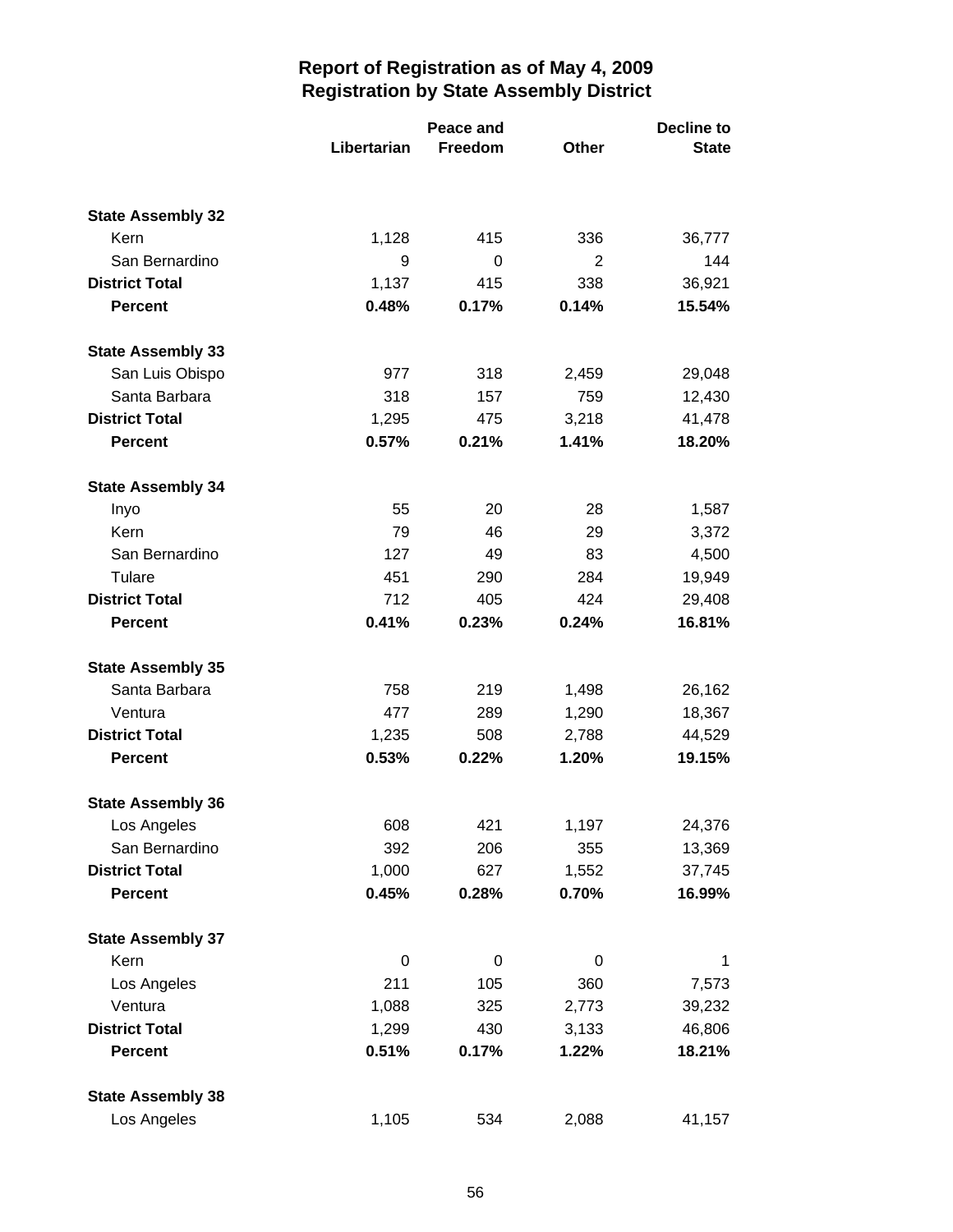|                          | <b>Total</b>      |                   |            | <b>American</b> |       |  |
|--------------------------|-------------------|-------------------|------------|-----------------|-------|--|
|                          | <b>Registered</b> | <b>Democratic</b> | Republican | Independent     | Green |  |
| Ventura                  | 44,623            | 14,421            | 20,035     | 1,031           | 186   |  |
| <b>District Total</b>    | 262,002           | 96,555            | 104,567    | 5,909           | 1,137 |  |
| <b>Percent</b>           |                   | 36.85%            | 39.91%     | 2.26%           | 0.43% |  |
| <b>State Assembly 39</b> |                   |                   |            |                 |       |  |
| Los Angeles              | 130,000           | 77,140            | 20,751     | 2,625           | 610   |  |
| <b>District Total</b>    | 130,000           | 77,140            | 20,751     | 2,625           | 610   |  |
| <b>Percent</b>           |                   | 59.34%            | 15.96%     | 2.02%           | 0.47% |  |
| <b>State Assembly 40</b> |                   |                   |            |                 |       |  |
| Los Angeles              | 184,013           | 91,889            | 46,389     | 3,808           | 969   |  |
| <b>District Total</b>    | 184,013           | 91,889            | 46,389     | 3,808           | 969   |  |
| <b>Percent</b>           |                   | 49.94%            | 25.21%     | 2.07%           | 0.53% |  |
| <b>State Assembly 41</b> |                   |                   |            |                 |       |  |
| Los Angeles              | 196,777           | 97,944            | 49,460     | 3,556           | 1,516 |  |
| Ventura                  | 56,063            | 26,670            | 16,216     | 1,116           | 275   |  |
| <b>District Total</b>    | 252,840           | 124,614           | 65,676     | 4,672           | 1,791 |  |
| <b>Percent</b>           |                   | 49.29%            | 25.98%     | 1.85%           | 0.71% |  |
| <b>State Assembly 42</b> |                   |                   |            |                 |       |  |
| Los Angeles              | 268,161           | 146,576           | 48,989     | 4,832           | 1,707 |  |
| <b>District Total</b>    | 268,161           | 146,576           | 48,989     | 4,832           | 1,707 |  |
| <b>Percent</b>           |                   | 54.66%            | 18.27%     | 1.80%           | 0.64% |  |
| <b>State Assembly 43</b> |                   |                   |            |                 |       |  |
| Los Angeles              | 198,984           | 93,411            | 49,922     | 4,020           | 1,365 |  |
| <b>District Total</b>    | 198,984           | 93,411            | 49,922     | 4,020           | 1,365 |  |
| <b>Percent</b>           |                   | 46.94%            | 25.09%     | 2.02%           | 0.69% |  |
| <b>State Assembly 44</b> |                   |                   |            |                 |       |  |
| Los Angeles              | 230,123           | 107,584           | 63,564     | 3,771           | 1,488 |  |
| <b>District Total</b>    | 230,123           | 107,584           | 63,564     | 3,771           | 1,488 |  |
| <b>Percent</b>           |                   | 46.75%            | 27.62%     | 1.64%           | 0.65% |  |
| <b>State Assembly 45</b> |                   |                   |            |                 |       |  |
| Los Angeles              | 145,186           | 86,023            | 18,542     | 2,475           | 1,357 |  |
| <b>District Total</b>    | 145,186           | 86,023            | 18,542     | 2,475           | 1,357 |  |
| <b>Percent</b>           |                   | 59.25%            | 12.77%     | 1.70%           | 0.93% |  |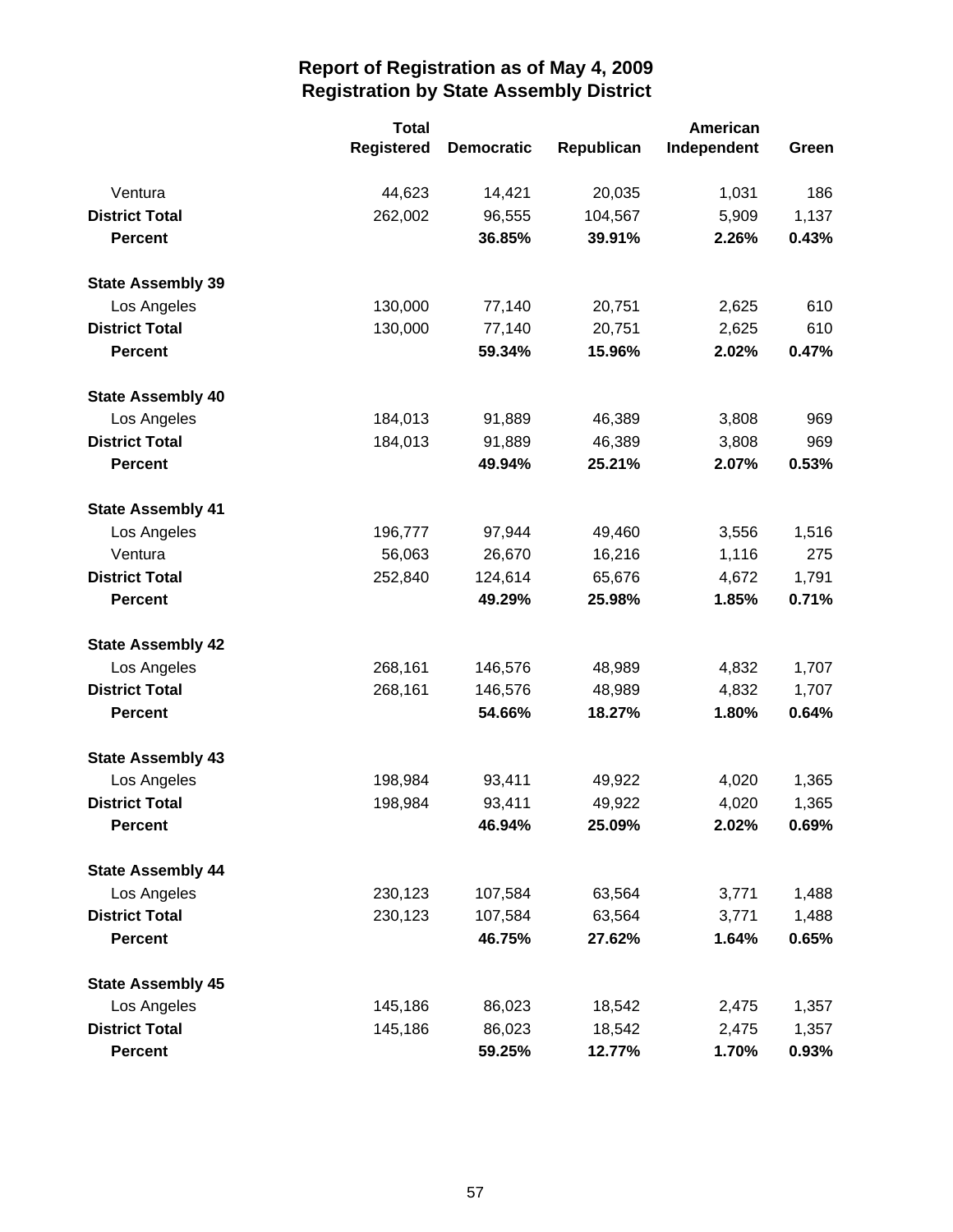|                          |             | <b>Peace and</b> |              | <b>Decline to</b> |  |
|--------------------------|-------------|------------------|--------------|-------------------|--|
|                          | Libertarian | Freedom          | <b>Other</b> | <b>State</b>      |  |
| Ventura                  | 259         | 71               | 535          | 8,085             |  |
| <b>District Total</b>    | 1,364       | 605              | 2,623        | 49,242            |  |
| <b>Percent</b>           | 0.52%       | 0.23%            | 1.00%        | 18.79%            |  |
| <b>State Assembly 39</b> |             |                  |              |                   |  |
| Los Angeles              | 554         | 879              | 931          | 26,510            |  |
| <b>District Total</b>    | 554         | 879              | 931          | 26,510            |  |
| <b>Percent</b>           | 0.43%       | 0.68%            | 0.72%        | 20.39%            |  |
| <b>State Assembly 40</b> |             |                  |              |                   |  |
| Los Angeles              | 891         | 841              | 1,822        | 37,404            |  |
| <b>District Total</b>    | 891         | 841              | 1,822        | 37,404            |  |
| <b>Percent</b>           | 0.48%       | 0.46%            | 0.99%        | 20.33%            |  |
| <b>State Assembly 41</b> |             |                  |              |                   |  |
| Los Angeles              | 1,046       | 494              | 2,321        | 40,440            |  |
| Ventura                  | 259         | 146              | 663          | 10,718            |  |
| <b>District Total</b>    | 1,305       | 640              | 2,984        | 51,158            |  |
| <b>Percent</b>           | 0.52%       | 0.25%            | 1.18%        | 20.23%            |  |
| <b>State Assembly 42</b> |             |                  |              |                   |  |
| Los Angeles              | 1,388       | 611              | 3,325        | 60,733            |  |
| <b>District Total</b>    | 1,388       | 611              | 3,325        | 60,733            |  |
| <b>Percent</b>           | 0.52%       | 0.23%            | 1.24%        | 22.65%            |  |
| <b>State Assembly 43</b> |             |                  |              |                   |  |
| Los Angeles              | 1,031       | 752              | 2,169        | 46,314            |  |
| <b>District Total</b>    | 1,031       | 752              | 2,169        | 46,314            |  |
| <b>Percent</b>           | 0.52%       | 0.38%            | 1.09%        | 23.28%            |  |
| <b>State Assembly 44</b> |             |                  |              |                   |  |
| Los Angeles              | 987         | 847              | 1,931        | 49,951            |  |
| <b>District Total</b>    | 987         | 847              | 1,931        | 49,951            |  |
| <b>Percent</b>           | 0.43%       | 0.37%            | 0.84%        | 21.71%            |  |
| <b>State Assembly 45</b> |             |                  |              |                   |  |
| Los Angeles              | 689         | 1,196            | 1,204        | 33,700            |  |
| <b>District Total</b>    | 689         | 1,196            | 1,204        | 33,700            |  |
| <b>Percent</b>           | 0.47%       | 0.82%            | 0.83%        | 23.21%            |  |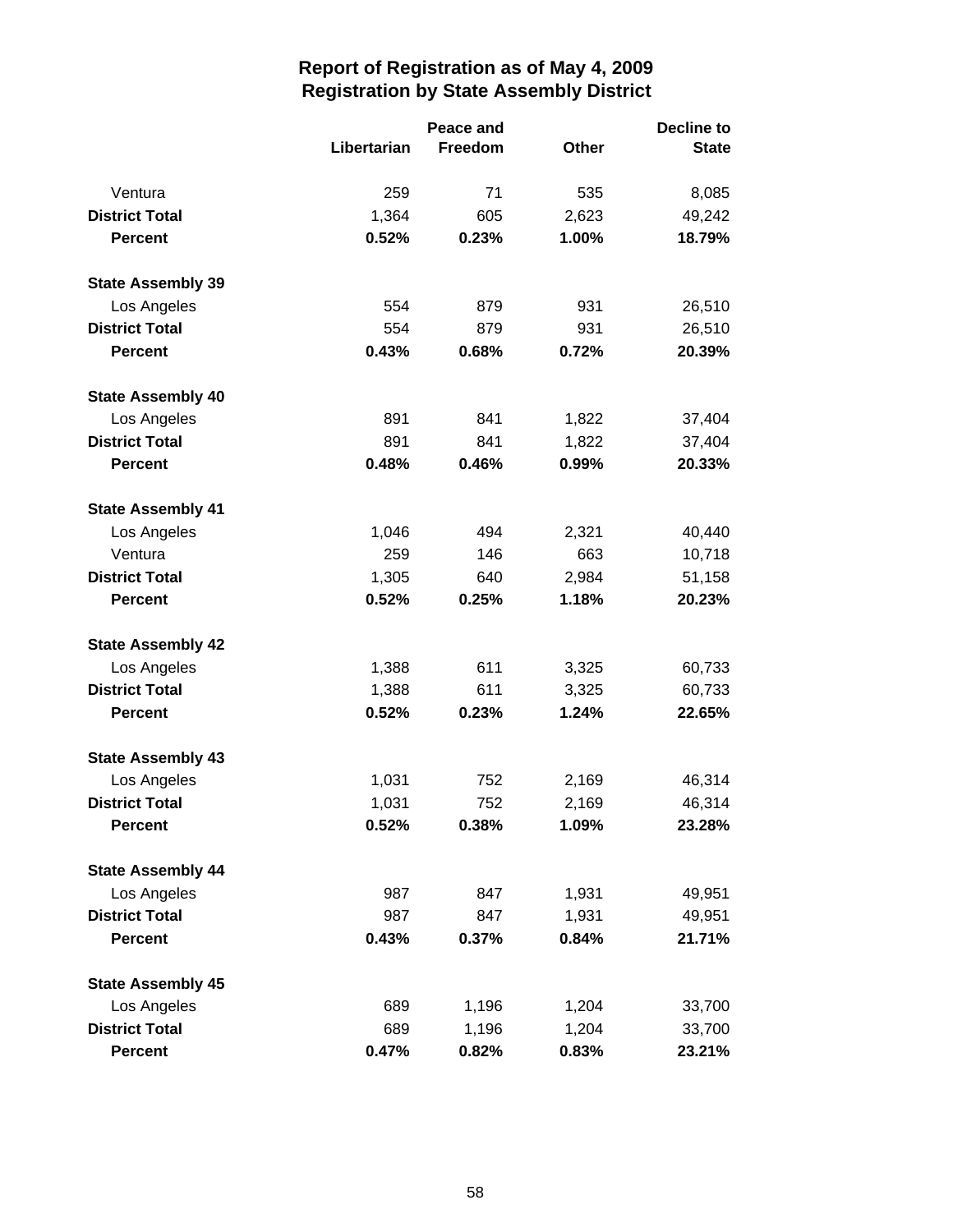|                          | <b>Total</b>      |                   |            | American    |       |
|--------------------------|-------------------|-------------------|------------|-------------|-------|
|                          | <b>Registered</b> | <b>Democratic</b> | Republican | Independent | Green |
| <b>State Assembly 46</b> |                   |                   |            |             |       |
| Los Angeles              | 106,898           | 70,278            | 11,243     | 1,706       | 497   |
| <b>District Total</b>    | 106,898           | 70,278            | 11,243     | 1,706       | 497   |
| <b>Percent</b>           |                   | 65.74%            | 10.52%     | 1.60%       | 0.46% |
| <b>State Assembly 47</b> |                   |                   |            |             |       |
| Los Angeles              | 232,213           | 150,763           | 26,123     | 3,743       | 1,342 |
| <b>District Total</b>    | 232,213           | 150,763           | 26,123     | 3,743       | 1,342 |
| <b>Percent</b>           |                   | 64.92%            | 11.25%     | 1.61%       | 0.58% |
| <b>State Assembly 48</b> |                   |                   |            |             |       |
| Los Angeles              | 146,101           | 103,086           | 12,199     | 2,332       | 530   |
| <b>District Total</b>    | 146,101           | 103,086           | 12,199     | 2,332       | 530   |
| <b>Percent</b>           |                   | 70.56%            | 8.35%      | 1.60%       | 0.36% |
| <b>State Assembly 49</b> |                   |                   |            |             |       |
| Los Angeles              | 157,858           | 73,606            | 35,366     | 2,668       | 589   |
| <b>District Total</b>    | 157,858           | 73,606            | 35,366     | 2,668       | 589   |
| <b>Percent</b>           |                   | 46.63%            | 22.40%     | 1.69%       | 0.37% |
| <b>State Assembly 50</b> |                   |                   |            |             |       |
| Los Angeles              | 137,304           | 85,131            | 22,151     | 2,402       | 448   |
| <b>District Total</b>    | 137,304           | 85,131            | 22,151     | 2,402       | 448   |
| <b>Percent</b>           |                   | 62.00%            | 16.13%     | 1.75%       | 0.33% |
| <b>State Assembly 51</b> |                   |                   |            |             |       |
| Los Angeles              | 182,184           | 117,417           | 26,353     | 3,155       | 604   |
| <b>District Total</b>    | 182,184           | 117,417           | 26,353     | 3,155       | 604   |
| <b>Percent</b>           |                   | 64.45%            | 14.47%     | 1.73%       | 0.33% |
| <b>State Assembly 52</b> |                   |                   |            |             |       |
| Los Angeles              | 144,285           | 102,344           | 14,278     | 2,552       | 361   |
| <b>District Total</b>    | 144,285           | 102,344           | 14,278     | 2,552       | 361   |
| <b>Percent</b>           |                   | 70.93%            | 9.90%      | 1.77%       | 0.25% |
| <b>State Assembly 53</b> |                   |                   |            |             |       |
| Los Angeles              | 257,078           | 109,330           | 78,884     | 5,127       | 1,840 |
| <b>District Total</b>    | 257,078           | 109,330           | 78,884     | 5,127       | 1,840 |
| <b>Percent</b>           |                   | 42.53%            | 30.68%     | 1.99%       | 0.72% |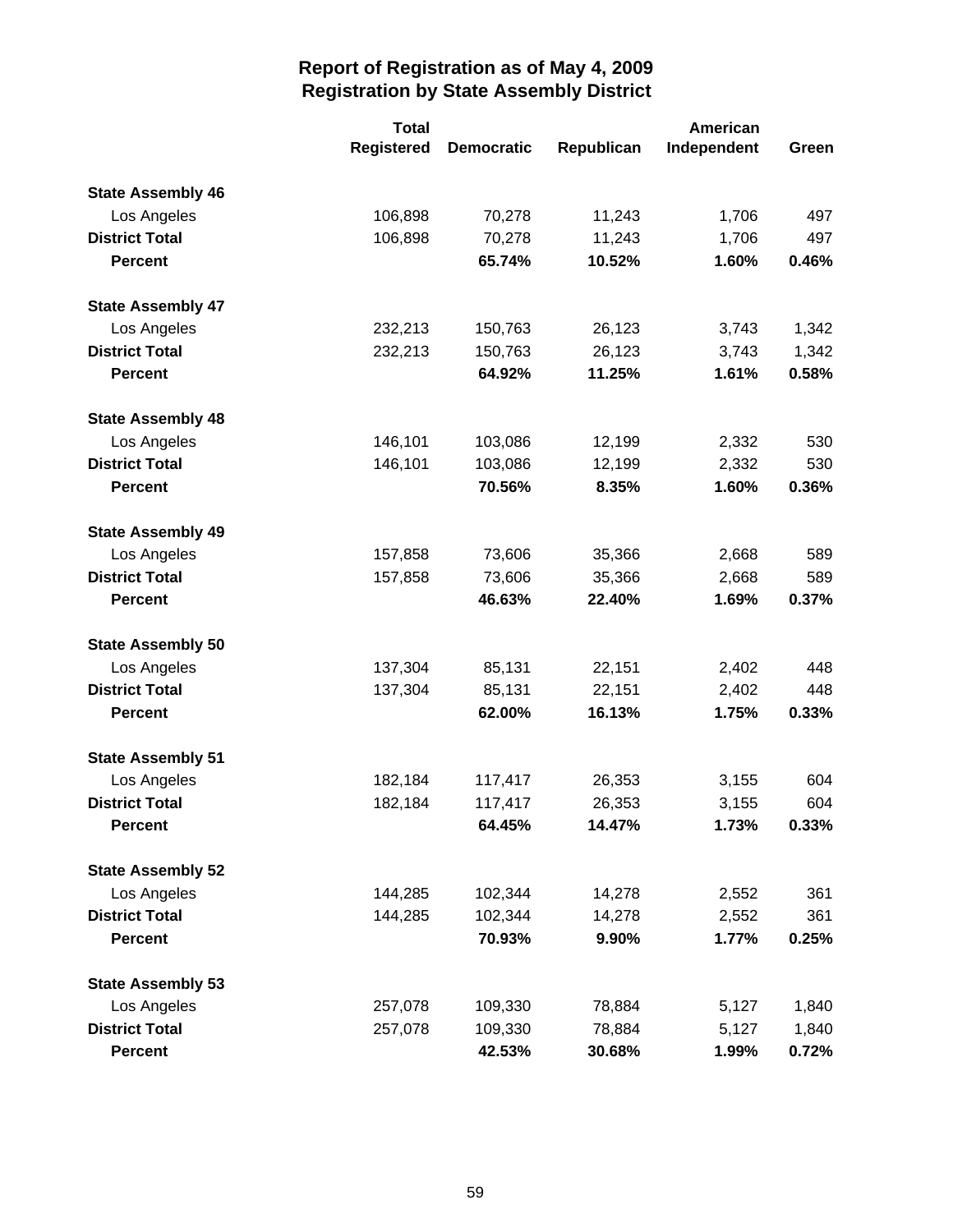|                          |             | Peace and | <b>Decline to</b> |              |  |
|--------------------------|-------------|-----------|-------------------|--------------|--|
|                          | Libertarian | Freedom   | Other             | <b>State</b> |  |
| <b>State Assembly 46</b> |             |           |                   |              |  |
| Los Angeles              | 426         | 1,271     | 668               | 20,809       |  |
| <b>District Total</b>    | 426         | 1,271     | 668               | 20,809       |  |
| <b>Percent</b>           | 0.40%       | 1.19%     | 0.62%             | 19.47%       |  |
| <b>State Assembly 47</b> |             |           |                   |              |  |
| Los Angeles              | 883         | 918       | 2,381             | 46,060       |  |
| <b>District Total</b>    | 883         | 918       | 2,381             | 46,060       |  |
| <b>Percent</b>           | 0.38%       | 0.40%     | 1.03%             | 19.84%       |  |
| <b>State Assembly 48</b> |             |           |                   |              |  |
| Los Angeles              | 343         | 1,038     | 1,413             | 25,160       |  |
| <b>District Total</b>    | 343         | 1,038     | 1,413             | 25,160       |  |
| <b>Percent</b>           | 0.23%       | 0.71%     | 0.97%             | 17.22%       |  |
| <b>State Assembly 49</b> |             |           |                   |              |  |
| Los Angeles              | 527         | 1,120     | 1,112             | 42,870       |  |
| <b>District Total</b>    | 527         | 1,120     | 1,112             | 42,870       |  |
| <b>Percent</b>           | 0.33%       | 0.71%     | 0.70%             | 27.16%       |  |
| <b>State Assembly 50</b> |             |           |                   |              |  |
| Los Angeles              | 451         | 1,278     | 799               | 24,644       |  |
| <b>District Total</b>    | 451         | 1,278     | 799               | 24,644       |  |
| <b>Percent</b>           | 0.33%       | 0.93%     | 0.58%             | 17.95%       |  |
| <b>State Assembly 51</b> |             |           |                   |              |  |
| Los Angeles              | 568         | 953       | 1,697             | 31,437       |  |
| <b>District Total</b>    | 568         | 953       | 1,697             | 31,437       |  |
| <b>Percent</b>           | 0.31%       | 0.52%     | 0.93%             | 17.26%       |  |
| <b>State Assembly 52</b> |             |           |                   |              |  |
| Los Angeles              | 330         | 1,331     | 1,251             | 21,838       |  |
| <b>District Total</b>    | 330         | 1,331     | 1,251             | 21,838       |  |
| <b>Percent</b>           | 0.23%       | 0.92%     | 0.87%             | 15.14%       |  |
| <b>State Assembly 53</b> |             |           |                   |              |  |
| Los Angeles              | 1,541       | 804       | 2,931             | 56,621       |  |
| <b>District Total</b>    | 1,541       | 804       | 2,931             | 56,621       |  |
| <b>Percent</b>           | 0.60%       | 0.31%     | 1.14%             | 22.02%       |  |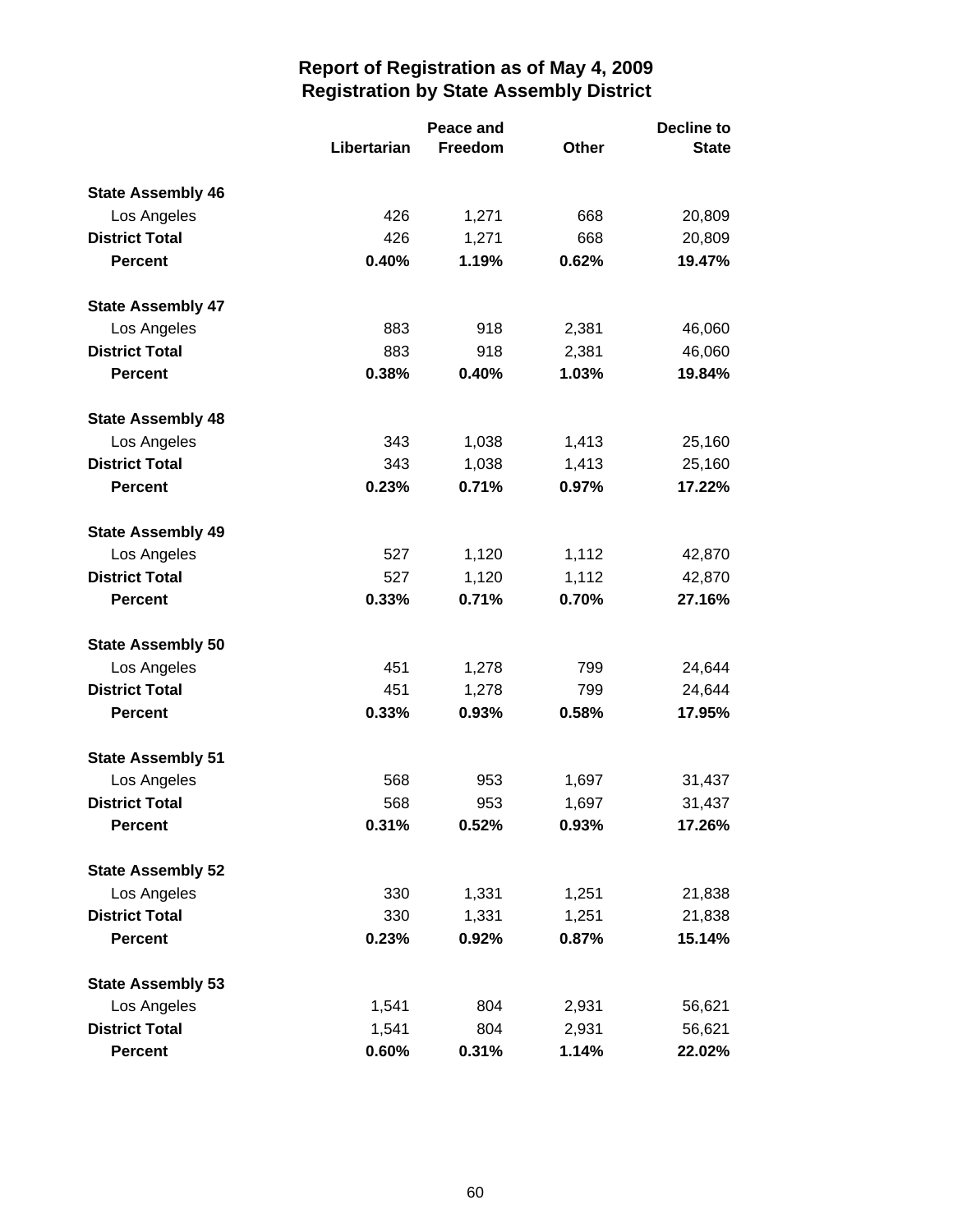|                          | <b>Total</b>      | American          |            |             |       |
|--------------------------|-------------------|-------------------|------------|-------------|-------|
|                          | <b>Registered</b> | <b>Democratic</b> | Republican | Independent | Green |
| <b>State Assembly 54</b> |                   |                   |            |             |       |
| Los Angeles              | 235,938           | 105,393           | 74,681     | 4,808       | 1,709 |
| <b>District Total</b>    | 235,938           | 105,393           | 74,681     | 4,808       | 1,709 |
| <b>Percent</b>           |                   | 44.67%            | 31.65%     | 2.04%       | 0.72% |
| <b>State Assembly 55</b> |                   |                   |            |             |       |
| Los Angeles              | 185,453           | 101,519           | 41,062     | 3,583       | 643   |
| <b>District Total</b>    | 185,453           | 101,519           | 41,062     | 3,583       | 643   |
| <b>Percent</b>           |                   | 54.74%            | 22.14%     | 1.93%       | 0.35% |
| <b>State Assembly 56</b> |                   |                   |            |             |       |
| Los Angeles              | 151,331           | 77,998            | 38,238     | 2,627       | 439   |
| Orange                   | 38,189            | 15,249            | 13,602     | 898         | 132   |
| <b>District Total</b>    | 189,520           | 93,247            | 51,840     | 3,525       | 571   |
| <b>Percent</b>           |                   | 49.20%            | 27.35%     | 1.86%       | 0.30% |
| <b>State Assembly 57</b> |                   |                   |            |             |       |
| Los Angeles              | 174,637           | 90,052            | 43,903     | 3,486       | 576   |
| <b>District Total</b>    | 174,637           | 90,052            | 43,903     | 3,486       | 576   |
| <b>Percent</b>           |                   | 51.57%            | 25.14%     | 2.00%       | 0.33% |
| <b>State Assembly 58</b> |                   |                   |            |             |       |
| Los Angeles              | 188,829           | 101,970           | 45,443     | 3,189       | 621   |
| <b>District Total</b>    | 188,829           | 101,970           | 45,443     | 3,189       | 621   |
| <b>Percent</b>           |                   | 54.00%            | 24.07%     | 1.69%       | 0.33% |
| <b>State Assembly 59</b> |                   |                   |            |             |       |
| Los Angeles              | 126,432           | 45,168            | 53,437     | 2,640       | 740   |
| San Bernardino           | 123,434           | 41,776            | 55,235     | 4,223       | 428   |
| <b>District Total</b>    | 249,866           | 86,944            | 108,672    | 6,863       | 1,168 |
| <b>Percent</b>           |                   | 34.80%            | 43.49%     | 2.75%       | 0.47% |
| <b>State Assembly 60</b> |                   |                   |            |             |       |
| Los Angeles              | 98,344            | 34,529            | 35,998     | 1,802       | 315   |
| Orange                   | 105,846           | 29,151            | 54,324     | 2,241       | 352   |
| San Bernardino           | 37,400            | 12,309            | 15,996     | 856         | 97    |
| <b>District Total</b>    | 241,590           | 75,989            | 106,318    | 4,899       | 764   |
| <b>Percent</b>           |                   | 31.45%            | 44.01%     | 2.03%       | 0.32% |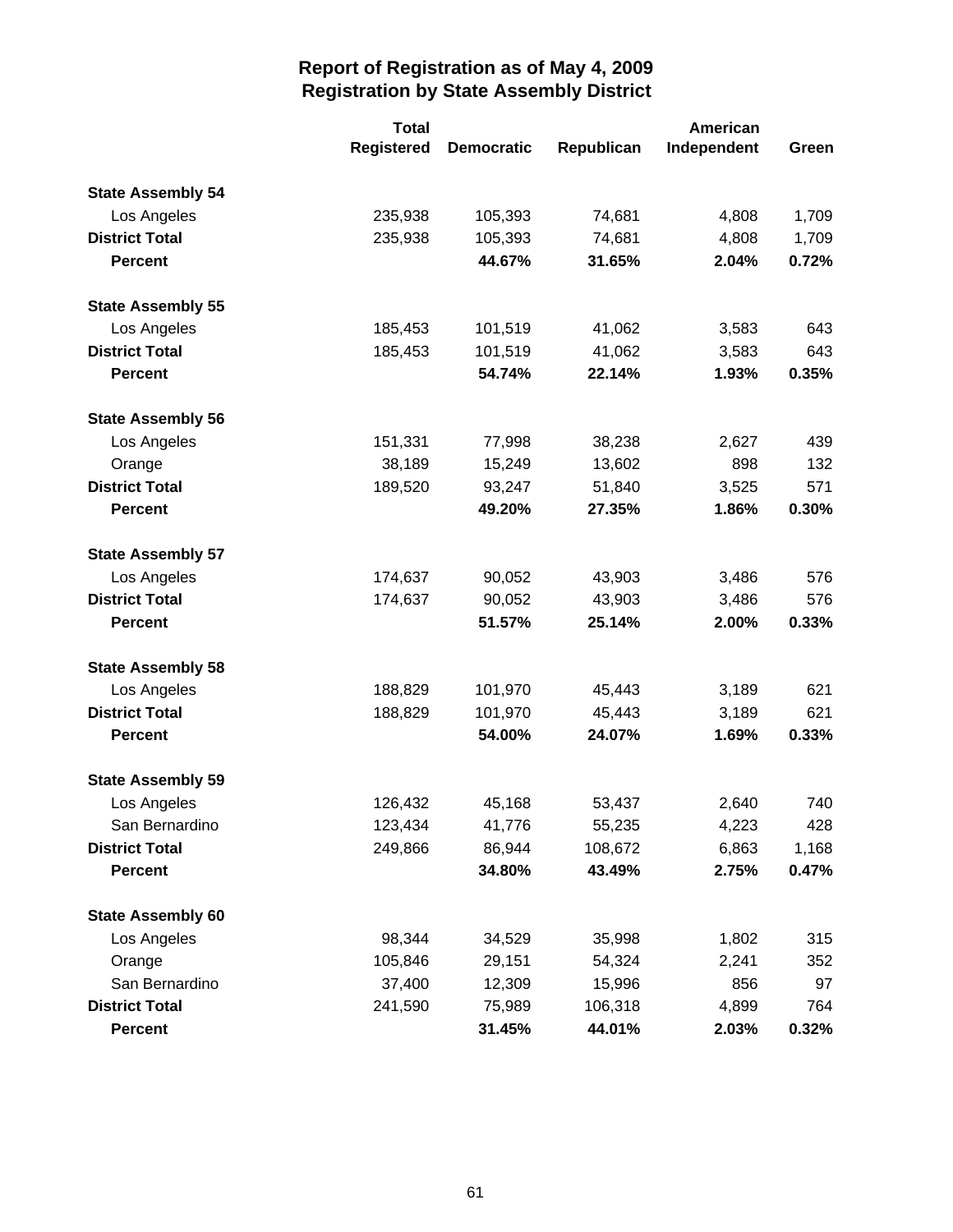|                          |             | Peace and | <b>Decline to</b> |              |  |
|--------------------------|-------------|-----------|-------------------|--------------|--|
|                          | Libertarian | Freedom   | <b>Other</b>      | <b>State</b> |  |
| <b>State Assembly 54</b> |             |           |                   |              |  |
| Los Angeles              | 1,337       | 887       | 2,148             | 44,975       |  |
| <b>District Total</b>    | 1,337       | 887       | 2,148             | 44,975       |  |
| <b>Percent</b>           | 0.57%       | 0.38%     | 0.91%             | 19.06%       |  |
| <b>State Assembly 55</b> |             |           |                   |              |  |
| Los Angeles              | 751         | 1,068     | 1,362             | 35,465       |  |
| <b>District Total</b>    | 751         | 1,068     | 1,362             | 35,465       |  |
| <b>Percent</b>           | 0.40%       | 0.58%     | 0.73%             | 19.12%       |  |
| <b>State Assembly 56</b> |             |           |                   |              |  |
| Los Angeles              | 484         | 977       | 992               | 29,576       |  |
| Orange                   | 204         | 153       | 173               | 7,778        |  |
| <b>District Total</b>    | 688         | 1,130     | 1,165             | 37,354       |  |
| <b>Percent</b>           | 0.36%       | 0.60%     | 0.61%             | 19.71%       |  |
| <b>State Assembly 57</b> |             |           |                   |              |  |
| Los Angeles              | 616         | 1,038     | 1,157             | 33,809       |  |
| <b>District Total</b>    | 616         | 1,038     | 1,157             | 33,809       |  |
| <b>Percent</b>           | 0.35%       | 0.59%     | 0.66%             | 19.36%       |  |
| <b>State Assembly 58</b> |             |           |                   |              |  |
| Los Angeles              | 586         | 1,363     | 1,131             | 34,526       |  |
| <b>District Total</b>    | 586         | 1,363     | 1,131             | 34,526       |  |
| <b>Percent</b>           | 0.31%       | 0.72%     | 0.60%             | 18.28%       |  |
| <b>State Assembly 59</b> |             |           |                   |              |  |
| Los Angeles              | 649         | 372       | 1,011             | 22,415       |  |
| San Bernardino           | 661         | 311       | 526               | 20,274       |  |
| <b>District Total</b>    | 1,310       | 683       | 1,537             | 42,689       |  |
| <b>Percent</b>           | 0.52%       | 0.27%     | 0.62%             | 17.08%       |  |
| <b>State Assembly 60</b> |             |           |                   |              |  |
| Los Angeles              | 353         | 353       | 718               | 24,276       |  |
| Orange                   | 581         | 217       | 349               | 18,631       |  |
| San Bernardino           | 169         | 96        | 167               | 7,710        |  |
| <b>District Total</b>    | 1,103       | 666       | 1,234             | 50,617       |  |
| <b>Percent</b>           | 0.46%       | 0.28%     | 0.51%             | 20.95%       |  |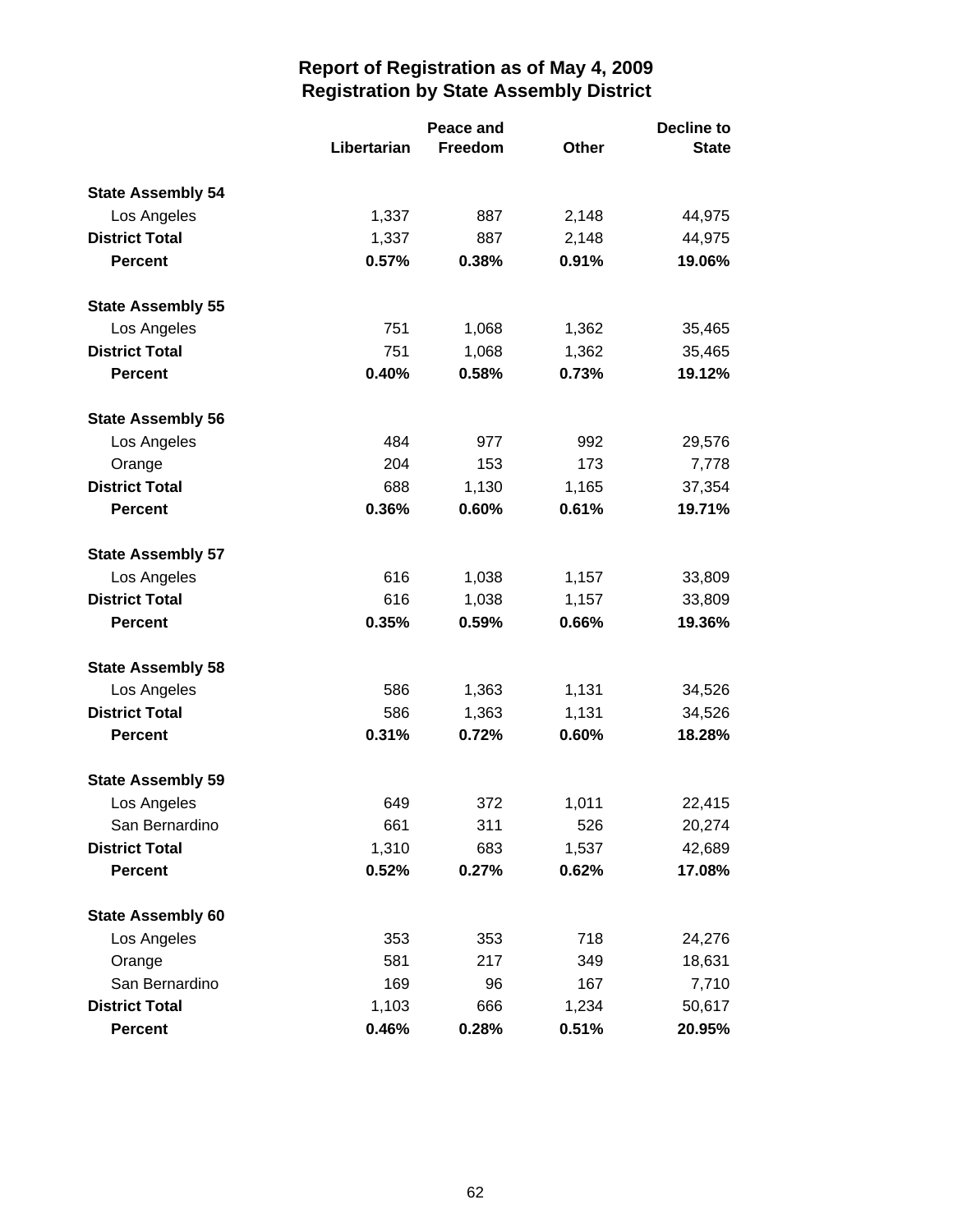|                          | <b>Total</b>      |                   |            | American    |       |
|--------------------------|-------------------|-------------------|------------|-------------|-------|
|                          | <b>Registered</b> | <b>Democratic</b> | Republican | Independent | Green |
| <b>State Assembly 61</b> |                   |                   |            |             |       |
| Los Angeles              | 50,656            | 27,474            | 11,541     | 985         | 203   |
| San Bernardino           | 102,465           | 46,903            | 34,695     | 2,342       | 325   |
| <b>District Total</b>    | 153,121           | 74,377            | 46,236     | 3,327       | 528   |
| <b>Percent</b>           |                   | 48.57%            | 30.20%     | 2.17%       | 0.34% |
| <b>State Assembly 62</b> |                   |                   |            |             |       |
| San Bernardino           | 152,834           | 80,810            | 40,386     | 3,674       | 417   |
| <b>District Total</b>    | 152,834           | 80,810            | 40,386     | 3,674       | 417   |
| <b>Percent</b>           |                   | 52.87%            | 26.42%     | 2.40%       | 0.27% |
| <b>State Assembly 63</b> |                   |                   |            |             |       |
| Riverside                | 4,611             | 1,901             | 1,690      | 119         | 21    |
| San Bernardino           | 232,312           | 88,141            | 93,955     | 6,163       | 869   |
| <b>District Total</b>    | 236,923           | 90,042            | 95,645     | 6,282       | 890   |
| <b>Percent</b>           |                   | 38.00%            | 40.37%     | 2.65%       | 0.38% |
| <b>State Assembly 64</b> |                   |                   |            |             |       |
| Riverside                | 245,313           | 88,209            | 103,010    | 6,064       | 932   |
| <b>District Total</b>    | 245,313           | 88,209            | 103,010    | 6,064       | 932   |
| <b>Percent</b>           |                   | 35.96%            | 41.99%     | 2.47%       | 0.38% |
| <b>State Assembly 65</b> |                   |                   |            |             |       |
| Riverside                | 188,266           | 73,548            | 75,259     | 4,955       | 502   |
| San Bernardino           | 60,411            | 18,010            | 28,291     | 2,297       | 334   |
| <b>District Total</b>    | 248,677           | 91,558            | 103,550    | 7,252       | 836   |
| <b>Percent</b>           |                   | 36.82%            | 41.64%     | 2.92%       | 0.34% |
| <b>State Assembly 66</b> |                   |                   |            |             |       |
| Riverside                | 185,211           | 60,098            | 81,187     | 4,963       | 595   |
| San Diego                | 44,301            | 10,512            | 23,183     | 1,328       | 167   |
| <b>District Total</b>    | 229,512           | 70,610            | 104,370    | 6,291       | 762   |
| <b>Percent</b>           |                   | 30.77%            | 45.47%     | 2.74%       | 0.33% |
| <b>State Assembly 67</b> |                   |                   |            |             |       |
| Orange                   | 262,267           | 84,229            | 114,765    | 6,033       | 1,390 |
| <b>District Total</b>    | 262,267           | 84,229            | 114,765    | 6,033       | 1,390 |
| <b>Percent</b>           |                   | 32.12%            | 43.76%     | 2.30%       | 0.53% |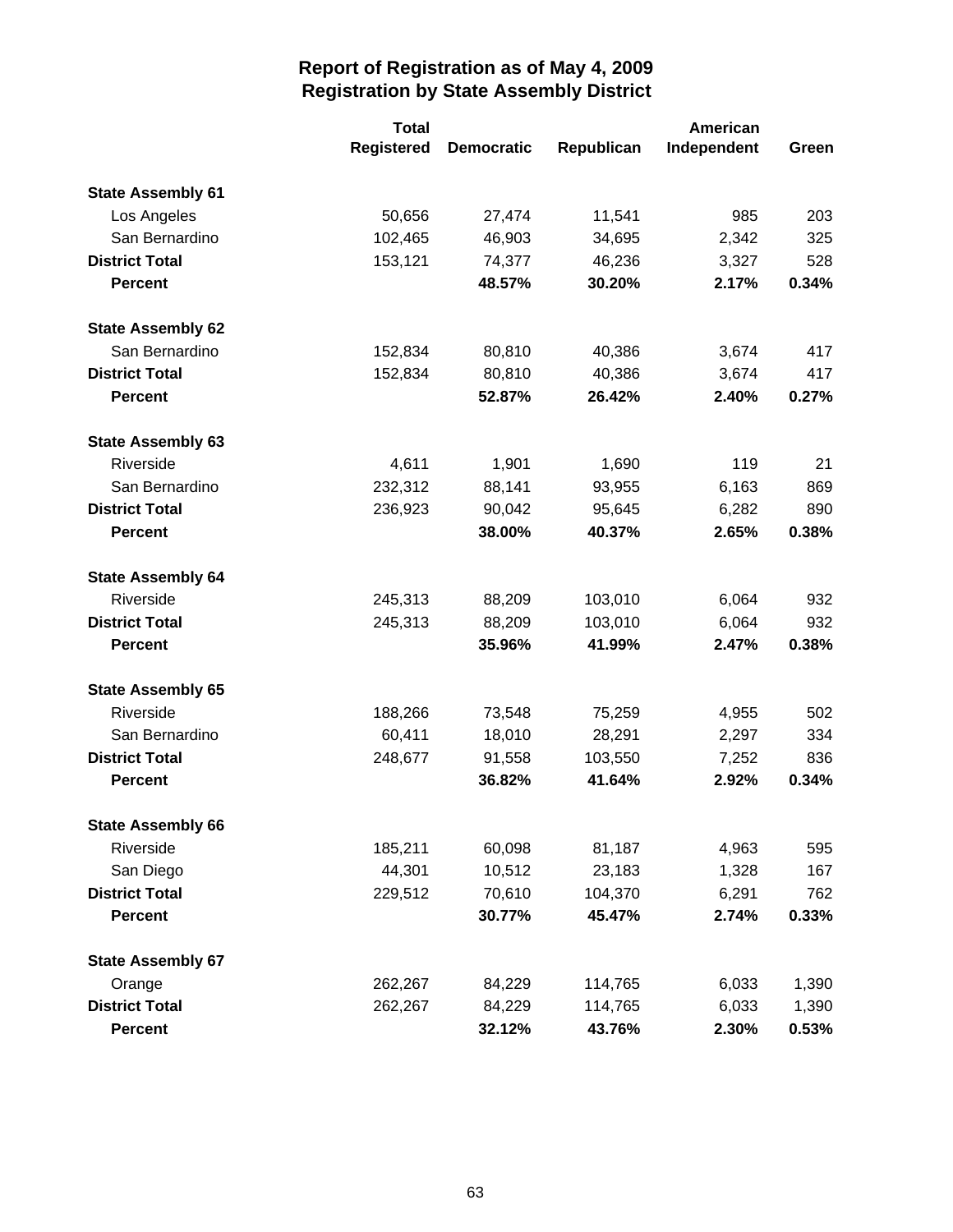|                          |             | Peace and |       | <b>Decline to</b> |  |
|--------------------------|-------------|-----------|-------|-------------------|--|
|                          | Libertarian | Freedom   | Other | <b>State</b>      |  |
| <b>State Assembly 61</b> |             |           |       |                   |  |
| Los Angeles              | 180         | 407       | 289   | 9,577             |  |
| San Bernardino           | 380         | 334       | 353   | 17,133            |  |
| <b>District Total</b>    | 560         | 741       | 642   | 26,710            |  |
| <b>Percent</b>           | 0.37%       | 0.48%     | 0.42% | 17.44%            |  |
| <b>State Assembly 62</b> |             |           |       |                   |  |
| San Bernardino           | 490         | 729       | 622   | 25,706            |  |
| <b>District Total</b>    | 490         | 729       | 622   | 25,706            |  |
| <b>Percent</b>           | 0.32%       | 0.48%     | 0.41% | 16.82%            |  |
| <b>State Assembly 63</b> |             |           |       |                   |  |
| Riverside                | 21          | 18        | 29    | 812               |  |
| San Bernardino           | 1,015       | 581       | 900   | 40,688            |  |
| <b>District Total</b>    | 1,036       | 599       | 929   | 41,500            |  |
| <b>Percent</b>           | 0.44%       | 0.25%     | 0.39% | 17.52%            |  |
| <b>State Assembly 64</b> |             |           |       |                   |  |
| Riverside                | 1,199       | 690       | 2,098 | 43,111            |  |
| <b>District Total</b>    | 1,199       | 690       | 2,098 | 43,111            |  |
| <b>Percent</b>           | 0.49%       | 0.28%     | 0.86% | 17.57%            |  |
| <b>State Assembly 65</b> |             |           |       |                   |  |
| Riverside                | 769         | 445       | 1,654 | 31,134            |  |
| San Bernardino           | 382         | 127       | 324   | 10,646            |  |
| <b>District Total</b>    | 1,151       | 572       | 1,978 | 41,780            |  |
| <b>Percent</b>           | 0.46%       | 0.23%     | 0.80% | 16.80%            |  |
| <b>State Assembly 66</b> |             |           |       |                   |  |
| Riverside                | 910         | 467       | 1,760 | 35,231            |  |
| San Diego                | 337         | 86        | 162   | 8,526             |  |
| <b>District Total</b>    | 1,247       | 553       | 1,922 | 43,757            |  |
| <b>Percent</b>           | 0.54%       | 0.24%     | 0.84% | 19.07%            |  |
| <b>State Assembly 67</b> |             |           |       |                   |  |
| Orange                   | 1,855       | 735       | 1,247 | 52,013            |  |
| <b>District Total</b>    | 1,855       | 735       | 1,247 | 52,013            |  |
| <b>Percent</b>           | 0.71%       | 0.28%     | 0.48% | 19.83%            |  |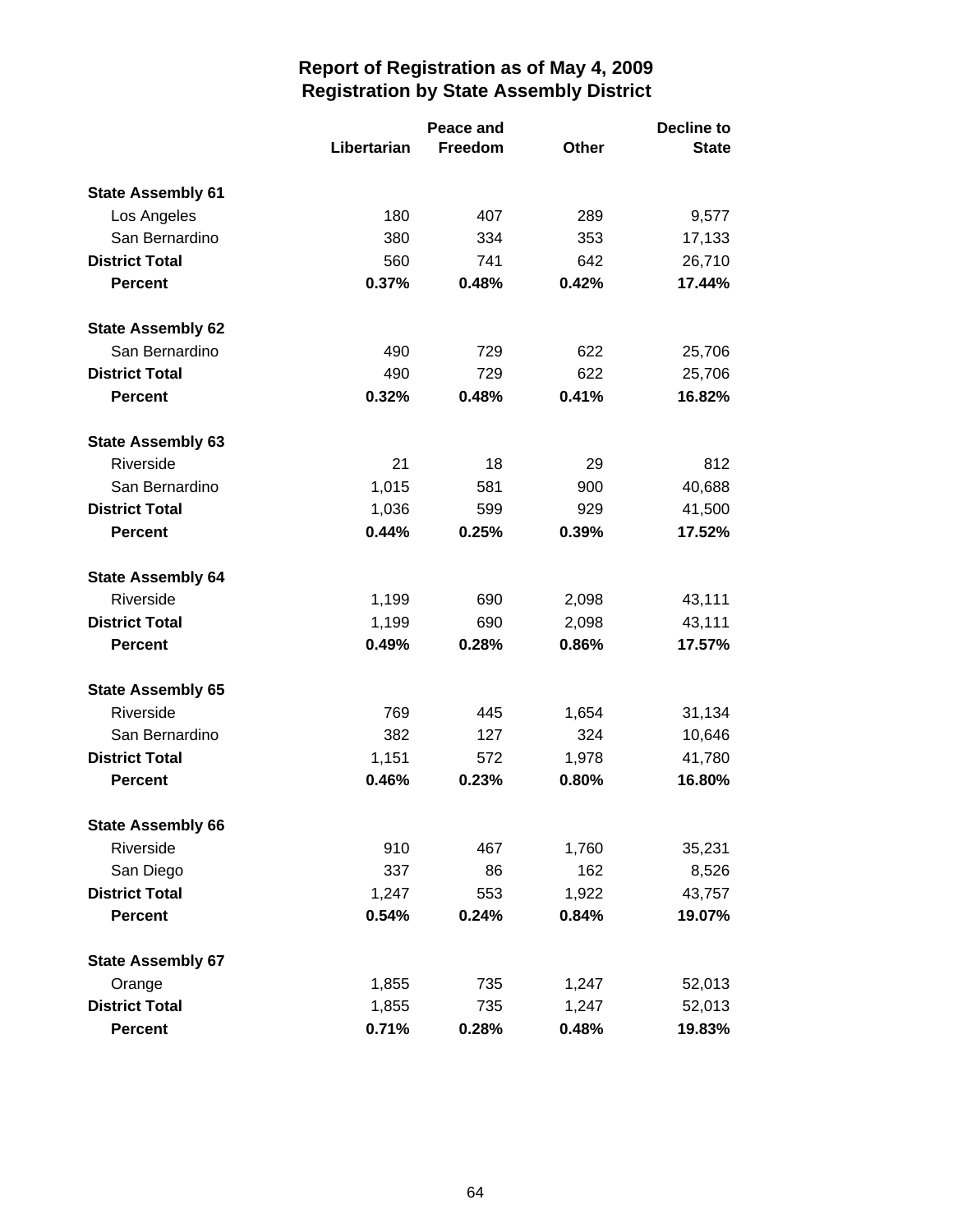|                          | <b>Total</b>      |                   |            | American    |       |
|--------------------------|-------------------|-------------------|------------|-------------|-------|
|                          | <b>Registered</b> | <b>Democratic</b> | Republican | Independent | Green |
| <b>State Assembly 68</b> |                   |                   |            |             |       |
| Orange                   | 217,985           | 71,509            | 89,731     | 5,127       | 1,041 |
| <b>District Total</b>    | 217,985           | 71,509            | 89,731     | 5,127       | 1,041 |
| <b>Percent</b>           |                   | 32.80%            | 41.16%     | 2.35%       | 0.48% |
| <b>State Assembly 69</b> |                   |                   |            |             |       |
| Orange                   | 130,325           | 62,168            | 39,113     | 2,165       | 503   |
| <b>District Total</b>    | 130,325           | 62,168            | 39,113     | 2,165       | 503   |
| <b>Percent</b>           |                   | 47.70%            | 30.01%     | 1.66%       | 0.39% |
| <b>State Assembly 70</b> |                   |                   |            |             |       |
| Orange                   | 293,050           | 88,489            | 127,069    | 6,473       | 1,397 |
| <b>District Total</b>    | 293,050           | 88,489            | 127,069    | 6,473       | 1,397 |
| <b>Percent</b>           |                   | 30.20%            | 43.36%     | 2.21%       | 0.48% |
| <b>State Assembly 71</b> |                   |                   |            |             |       |
| Orange                   | 176,110           | 45,626            | 89,856     | 3,914       | 651   |
| Riverside                | 95,063            | 33,225            | 40,207     | 2,136       | 273   |
| <b>District Total</b>    | 271,173           | 78,851            | 130,063    | 6,050       | 924   |
| <b>Percent</b>           |                   | 29.08%            | 47.96%     | 2.23%       | 0.34% |
| <b>State Assembly 72</b> |                   |                   |            |             |       |
| Orange                   | 220,845           | 74,617            | 95,710     | 4,795       | 1,030 |
| <b>District Total</b>    | 220,845           | 74,617            | 95,710     | 4,795       | 1,030 |
| <b>Percent</b>           |                   | 33.79%            | 43.34%     | 2.17%       | 0.47% |
| <b>State Assembly 73</b> |                   |                   |            |             |       |
| Orange                   | 154,798           | 40,773            | 75,508     | 3,954       | 823   |
| San Diego                | 78,112            | 25,656            | 30,787     | 2,348       | 328   |
| <b>District Total</b>    | 232,910           | 66,429            | 106,295    | 6,302       | 1,151 |
| <b>Percent</b>           |                   | 28.52%            | 45.64%     | 2.71%       | 0.49% |
| <b>State Assembly 74</b> |                   |                   |            |             |       |
| San Diego                | 240,079           | 74,251            | 99,827     | 6,654       | 1,316 |
| <b>District Total</b>    | 240,079           | 74,251            | 99,827     | 6,654       | 1,316 |
| <b>Percent</b>           |                   | 30.93%            | 41.58%     | 2.77%       | 0.55% |
| <b>State Assembly 75</b> |                   |                   |            |             |       |
| San Diego                | 258,341           | 79,361            | 102,809    | 5,769       | 990   |
| <b>District Total</b>    | 258,341           | 79,361            | 102,809    | 5,769       | 990   |
| <b>Percent</b>           |                   | 30.72%            | 39.80%     | 2.23%       | 0.38% |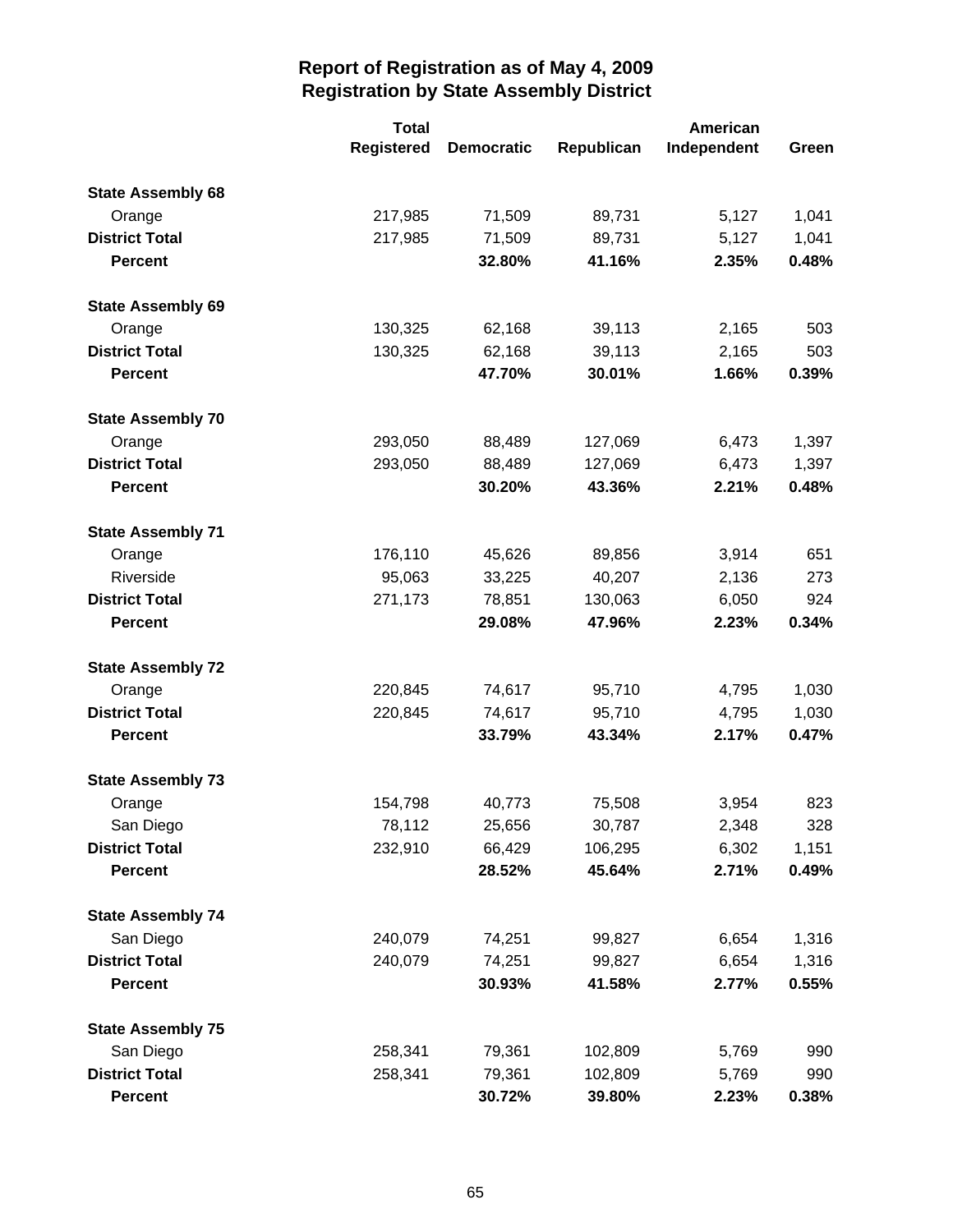|                          |             | Peace and |              | <b>Decline to</b> |  |
|--------------------------|-------------|-----------|--------------|-------------------|--|
|                          | Libertarian | Freedom   | <b>Other</b> | <b>State</b>      |  |
| <b>State Assembly 68</b> |             |           |              |                   |  |
| Orange                   | 1,557       | 823       | 1,101        | 47,096            |  |
| <b>District Total</b>    | 1,557       | 823       | 1,101        | 47,096            |  |
| <b>Percent</b>           | 0.71%       | 0.38%     | 0.51%        | 21.61%            |  |
| <b>State Assembly 69</b> |             |           |              |                   |  |
| Orange                   | 699         | 551       | 480          | 24,646            |  |
| <b>District Total</b>    | 699         | 551       | 480          | 24,646            |  |
| <b>Percent</b>           | 0.54%       | 0.42%     | 0.37%        | 18.91%            |  |
| <b>State Assembly 70</b> |             |           |              |                   |  |
| Orange                   | 1,889       | 528       | 939          | 66,266            |  |
| <b>District Total</b>    | 1,889       | 528       | 939          | 66,266            |  |
| <b>Percent</b>           | 0.64%       | 0.18%     | 0.32%        | 22.61%            |  |
| <b>State Assembly 71</b> |             |           |              |                   |  |
| Orange                   | 1,064       | 263       | 596          | 34,140            |  |
| Riverside                | 475         | 254       | 765          | 17,728            |  |
| <b>District Total</b>    | 1,539       | 517       | 1,361        | 51,868            |  |
| <b>Percent</b>           | 0.57%       | 0.19%     | 0.50%        | 19.13%            |  |
| <b>State Assembly 72</b> |             |           |              |                   |  |
| Orange                   | 1,381       | 681       | 921          | 41,710            |  |
| <b>District Total</b>    | 1,381       | 681       | 921          | 41,710            |  |
| <b>Percent</b>           | 0.63%       | 0.31%     | 0.42%        | 18.89%            |  |
| <b>State Assembly 73</b> |             |           |              |                   |  |
| Orange                   | 1,113       | 292       | 710          | 31,625            |  |
| San Diego                | 464         | 177       | 371          | 17,981            |  |
| <b>District Total</b>    | 1,577       | 469       | 1,081        | 49,606            |  |
| <b>Percent</b>           | 0.68%       | 0.20%     | 0.46%        | 21.30%            |  |
| <b>State Assembly 74</b> |             |           |              |                   |  |
| San Diego                | 1,431       | 413       | 1,153        | 55,034            |  |
| <b>District Total</b>    | 1,431       | 413       | 1,153        | 55,034            |  |
| <b>Percent</b>           | 0.60%       | 0.17%     | 0.48%        | 22.92%            |  |
| <b>State Assembly 75</b> |             |           |              |                   |  |
| San Diego                | 1,373       | 332       | 1,110        | 66,597            |  |
| <b>District Total</b>    | 1,373       | 332       | 1,110        | 66,597            |  |
| <b>Percent</b>           | 0.53%       | 0.13%     | 0.43%        | 25.78%            |  |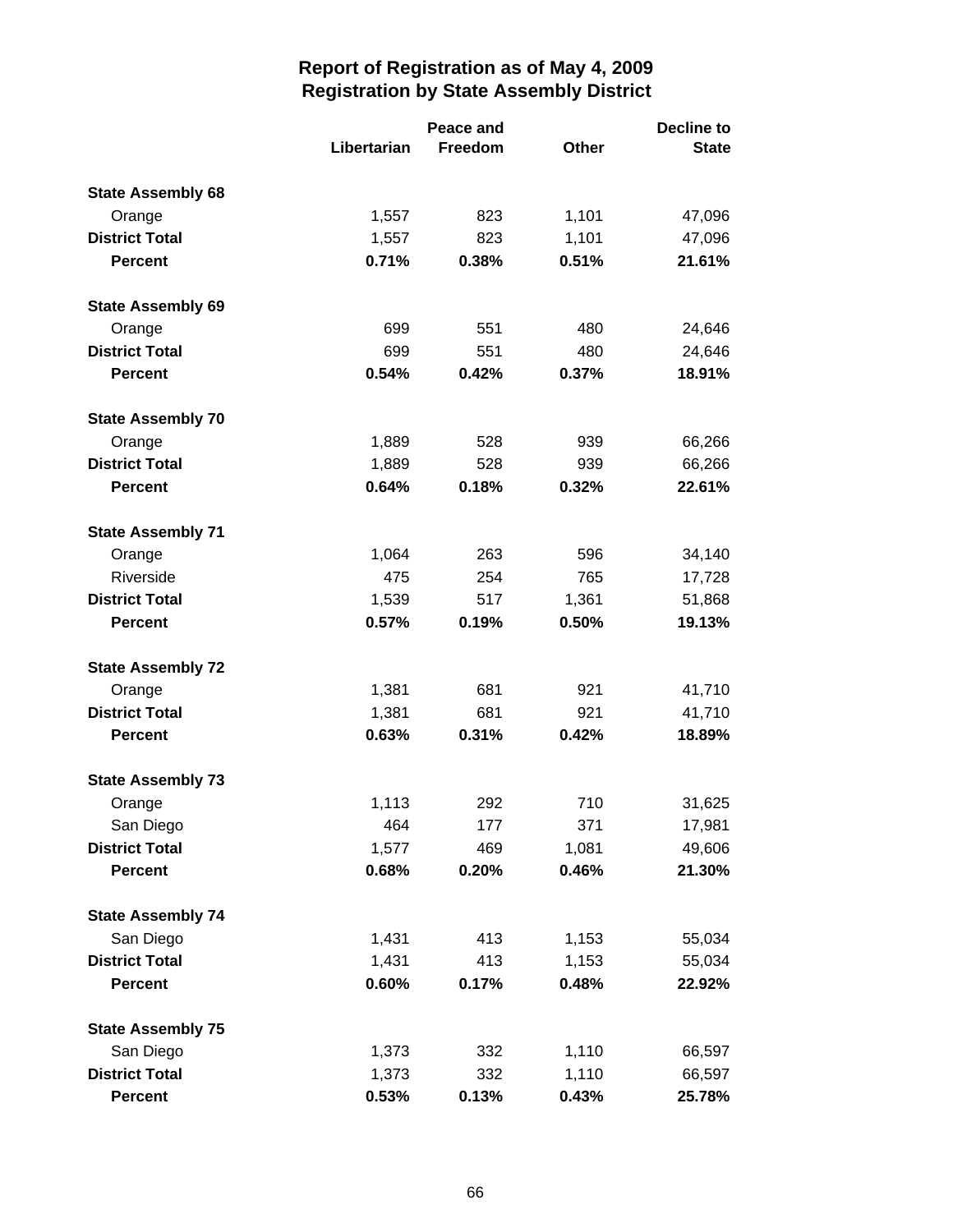|                          | <b>Total</b>      |                   |            | American    |         |  |
|--------------------------|-------------------|-------------------|------------|-------------|---------|--|
|                          | <b>Registered</b> | <b>Democratic</b> | Republican | Independent | Green   |  |
| <b>State Assembly 76</b> |                   |                   |            |             |         |  |
| San Diego                | 238,265           | 99,930            | 63,975     | 6,324       | 2,135   |  |
| <b>District Total</b>    | 238,265           | 99,930            | 63,975     | 6,324       | 2,135   |  |
| <b>Percent</b>           |                   | 41.94%            | 26.85%     | 2.65%       | 0.90%   |  |
| <b>State Assembly 77</b> |                   |                   |            |             |         |  |
| San Diego                | 225,268           | 69,623            | 99,043     | 6,501       | 890     |  |
| <b>District Total</b>    | 225,268           | 69,623            | 99,043     | 6,501       | 890     |  |
| <b>Percent</b>           |                   | 30.91%            | 43.97%     | 2.89%       | 0.40%   |  |
| <b>State Assembly 78</b> |                   |                   |            |             |         |  |
| San Diego                | 231,212           | 99,601            | 72,745     | 5,083       | 938     |  |
| <b>District Total</b>    | 231,212           | 99,601            | 72,745     | 5,083       | 938     |  |
| <b>Percent</b>           |                   | 43.08%            | 31.46%     | 2.20%       | 0.41%   |  |
| <b>State Assembly 79</b> |                   |                   |            |             |         |  |
| San Diego                | 158,753           | 76,622            | 38,537     | 3,508       | 679     |  |
| <b>District Total</b>    | 158,753           | 76,622            | 38,537     | 3,508       | 679     |  |
| <b>Percent</b>           |                   | 48.26%            | 24.27%     | 2.21%       | 0.43%   |  |
| <b>State Assembly 80</b> |                   |                   |            |             |         |  |
| Imperial                 | 57,659            | 30,526            | 15,591     | 1,101       | 108     |  |
| Riverside                | 134,101           | 56,495            | 53,997     | 2,563       | 304     |  |
| <b>District Total</b>    | 191,760           | 87,021            | 69,588     | 3,664       | 412     |  |
| <b>Percent</b>           |                   | 45.38%            | 36.29%     | 1.91%       | 0.21%   |  |
| <b>State Total</b>       | 17,153,012        | 7,642,108         | 5,325,558  | 376,278     | 113,922 |  |
| <b>Percent</b>           |                   | 44.55%            | 31.05%     | 2.19%       | 0.66%   |  |